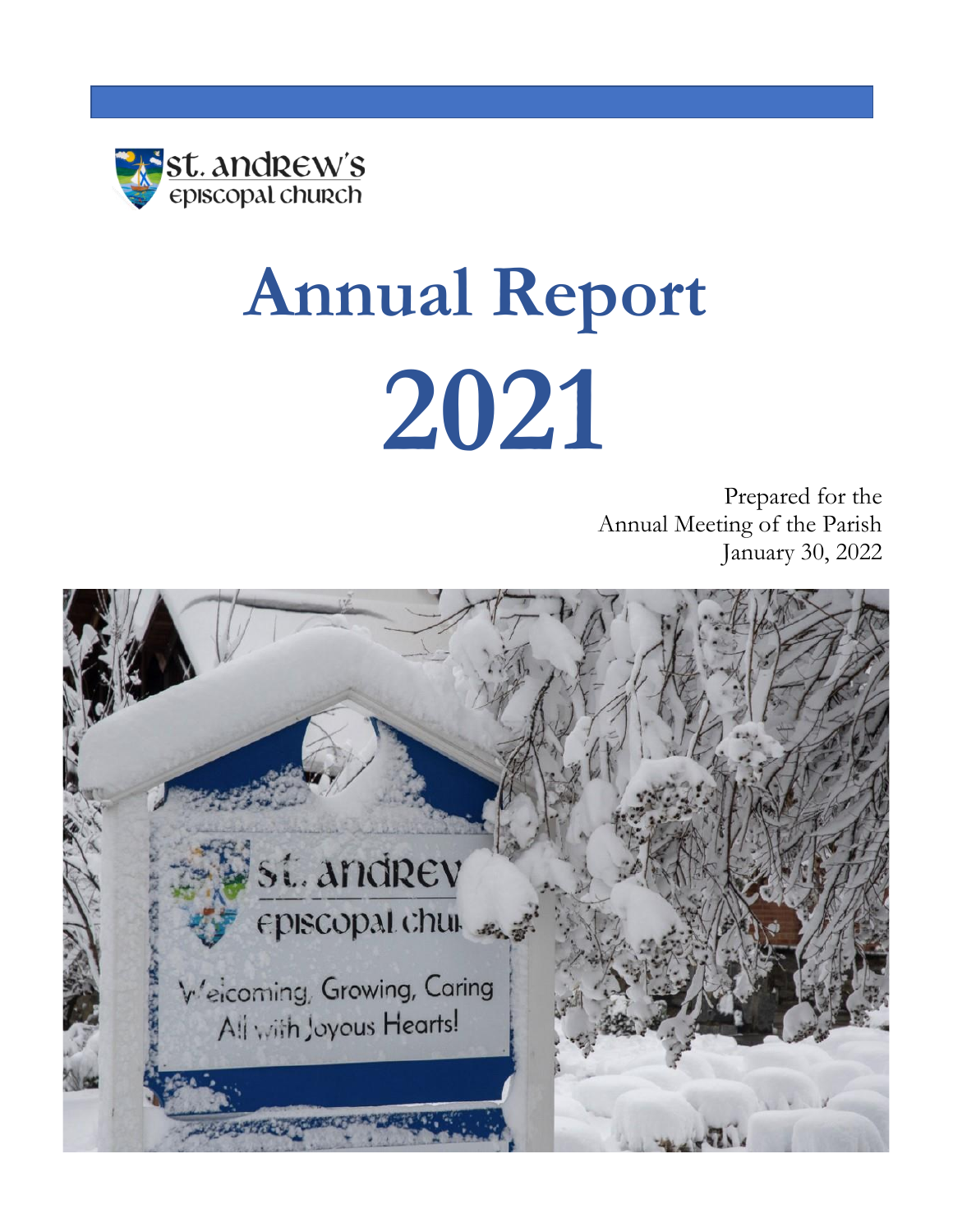Welcoming. Growing. Caring. All with joyous hearts. That's who we are. Together, our church community is seeking a deeper relationship with Christ; supporting those in need in our congregation, neighborhood, and beyond; and having a lot of fun along the way.

#### **GUIDING PRINCIPLES**

With Christ at the center of all we do and believing that all baptized persons are gifted and called to minister to others in the name of Christ, we at St. Andrew's Church work to offer a variety of ministry opportunities for all who want to grow in faith. Pledging our support of these ministries, the Vestry commits to providing guidance, resources, and encouragement for these groups to carry out their mission and ministry.

Our worship balances traditional liturgy with new and innovative ways to connect with God, each other, and the community. We have dynamic programs for those exploring their journeys as Christians. We provide an environment that allows children to enjoy worship and Christian formation. We are learners and doers with opportunities for all to become involved.

#### **STAFF**

The Rev. Dorota Wright-Pruski, Rector Ms. Mallory Nonnemaker, Director of Family Ministries Mr. Brandon Heishman, Music Director & Organist Ms. Emily Blecksmith, Parish Administrator

#### **ST. ANDREW'S VESTRY**

Ms. Susan Thomas, *Senior Warden;* Christine Ensley, *Junior Warden;* Ms. Sarah Flowers, Mr. Bob McCabe, Mr. Mike Rauseo, Ms. Rosalia Rodriguez-Garcia, Mr. JC Scott, Mr. Mark Seip and Mr. Dave Smith Ms. Doris Smith, *Treasurer*; Ms. Marie Hone, *Vestry Register*

#### **TRUSTEES**

Mr. John Bartlett Mr. Richard Knight Mr. Rhett Petcher

*The cover photo was taken by Mark Seip in early January 2022 after a winter snowstorm that closed schools and government offices, giving many an extension to their winter break.*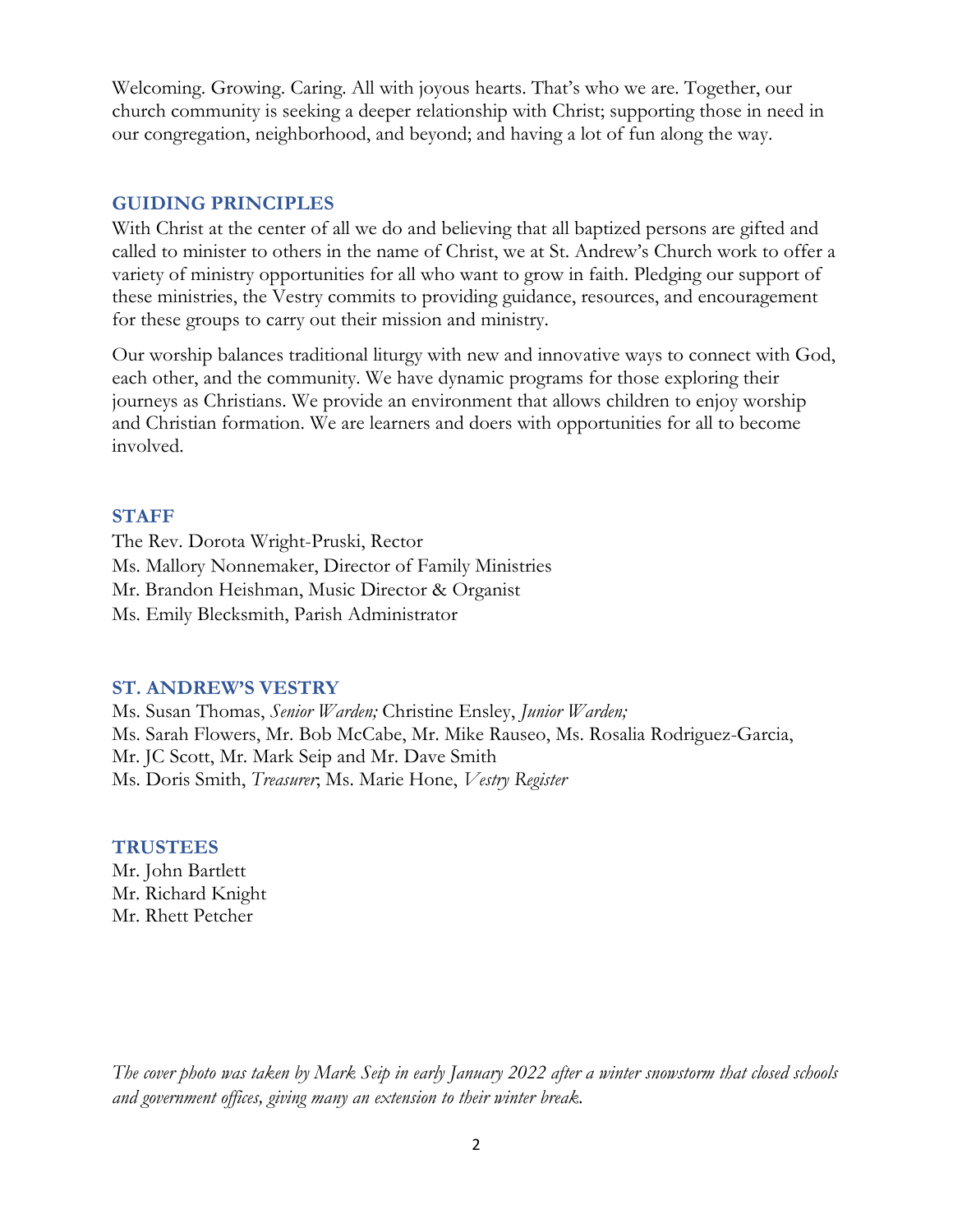# **TABLE OF CONTENTS**

| <b>Ministries of Leadership</b>        |    |
|----------------------------------------|----|
| Rector's Report                        | 5  |
| St. Andrew's Membership Information    | 7  |
| <b>Vestry Report</b>                   | 7  |
| <b>Ministries of Communication</b>     |    |
| Church Office                          | 8  |
| Communications                         | 9  |
| <b>Ministries of Worship</b>           |    |
| Music                                  | 10 |
| Altar Guild                            | 11 |
| Lay Worship Ministries                 | 11 |
| <b>Ministries of Formation</b>         |    |
| Family Ministry                        | 12 |
| Glorious Companions                    | 12 |
| <b>Ministries of Outreach</b>          |    |
| Garden of Hope and Apple Orchard       | 13 |
| Outreach Projects                      | 14 |
| <b>Community Partners</b>              | 15 |
| Endowment for Outreach and Human Needs | 17 |
| <b>Ministries of Parish Life</b>       |    |
| Welcome and Fellowship                 | 18 |
| St. Andrew's Players                   | 19 |
| Poetry Fest                            | 20 |
| Congregational Care                    | 20 |
| St. Anne's Guild                       | 20 |
| <b>Ministries of Finance</b>           |    |
| <b>Finance Committee</b>               | 21 |
| Stewardship                            | 23 |
| Counters                               | 23 |
| Golden Jubilee Trust                   | 24 |
| Memorials Committee                    | 25 |
| Christmas Tree Sales                   | 25 |
| <b>Ministries of Physical Plant</b>    |    |
| Duty Officer Ministry                  | 26 |
| Buildings & Grounds                    | 26 |
| Sacred Spaces & Capital Campaign       | 31 |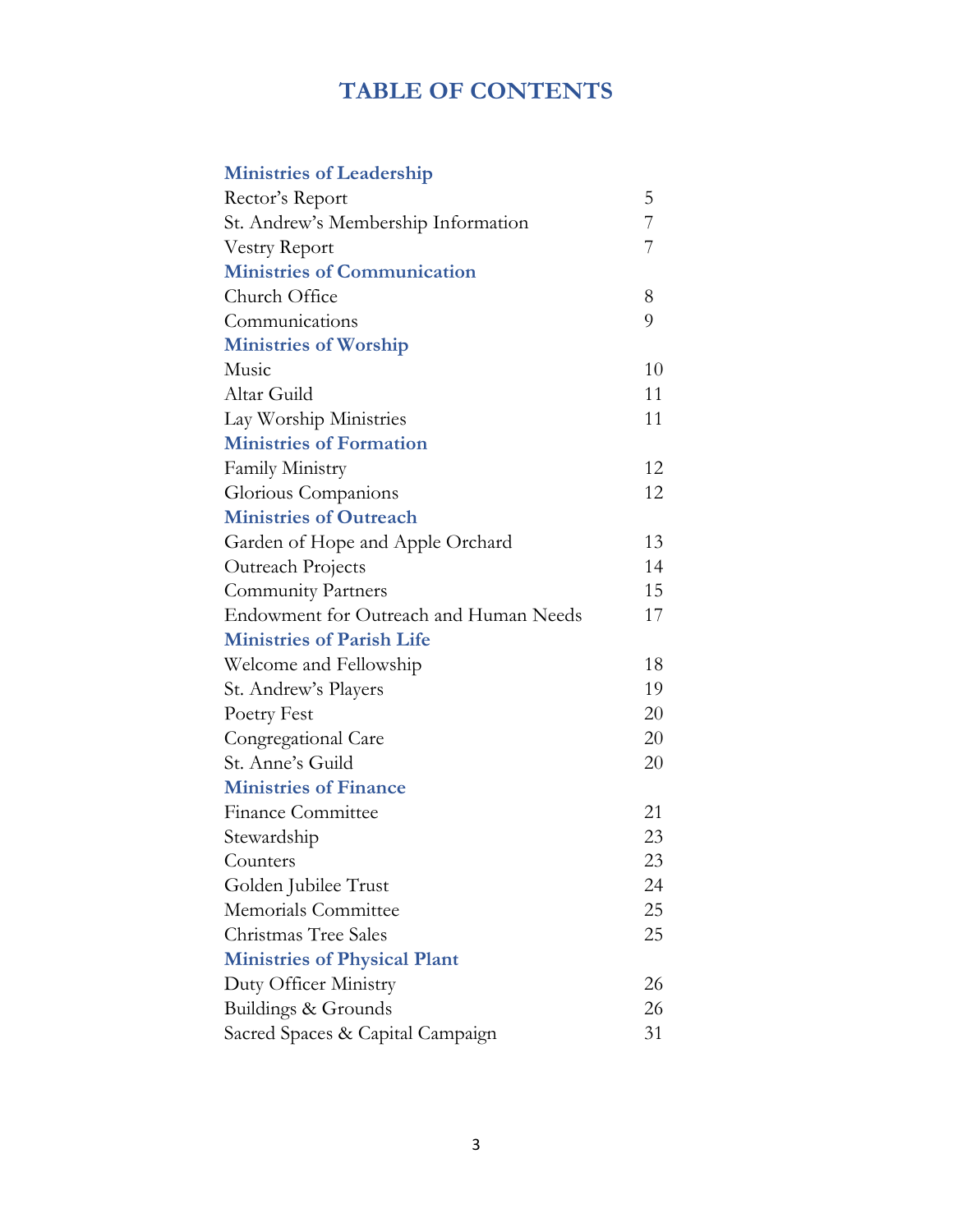### **2021 MINISTRIES OF ST. ANDREW'S**

**Worship —Vestry Liaison — Susan Thomas**

Music/Choirs — Brandon Heishman; Family Service —Mallory Nonnemaker; Altar Guild — Ana White; Lay Worship Leaders and Supply Clergy — Ana White

**Formation —Vestry Liaison — Mike Rauseo**

Family Ministry — Mallory Nonnemaker; Glorious Companions — Carol Kiranbay

**Communications —Vestry Liaison — Rosalia Rodriguez-Garcia**

Communications Ministry Team — Joe Klem Church Office — Emily Blecksmith

#### **Outreach —Vestry Liaison — JC Scott**

Outreach Ministries — Marcela Scott; Endowment for Human Needs — Marcela Scott; Outreach Projects: Haiti partnership — Carol Kiranbay and Libby Schollaert; PathForward Sandwich making — Marcela Scott; Backpack project — Jen Gowetski; Garden and Orchard — Ted Edwards; AFAC Canned Food Assistance — Marcela Scott; Christmas Angel project — Jen Gowetski

**Parish Life —Vestry Liaison — Sarah Flowers**

Welcome and Fellowship — Jean Lynn; St. Andrew's Players — Jane Massant; Shrine Mont Parish Weekend — Jen Gowetski; St. Anne's Guild — Joyce Fall; Congregational Care — Karen White

#### **Finance —Vestry Liaison — Christine Ensley**

Finance Committee Chair — Rob McDonald; Counters — Joy Oakes; Golden Jubilee Trust — John Williams; Memorials Committee — Lloyd Starns; Christmas Trees Sale — Bob Len

> **Stewardship —Vestry Liaison — Mark Seip** Stewardship Committee Chair – Jen Madsen

**Physical Plant —Vestry Liaison — Dave Smith** B&G Committee — Jim Williams; Playground — Heath Flowers

**Sacred Spaces — Vestry Liaison — Bob McCabe** Sacred Spaces Committee — Warren Marton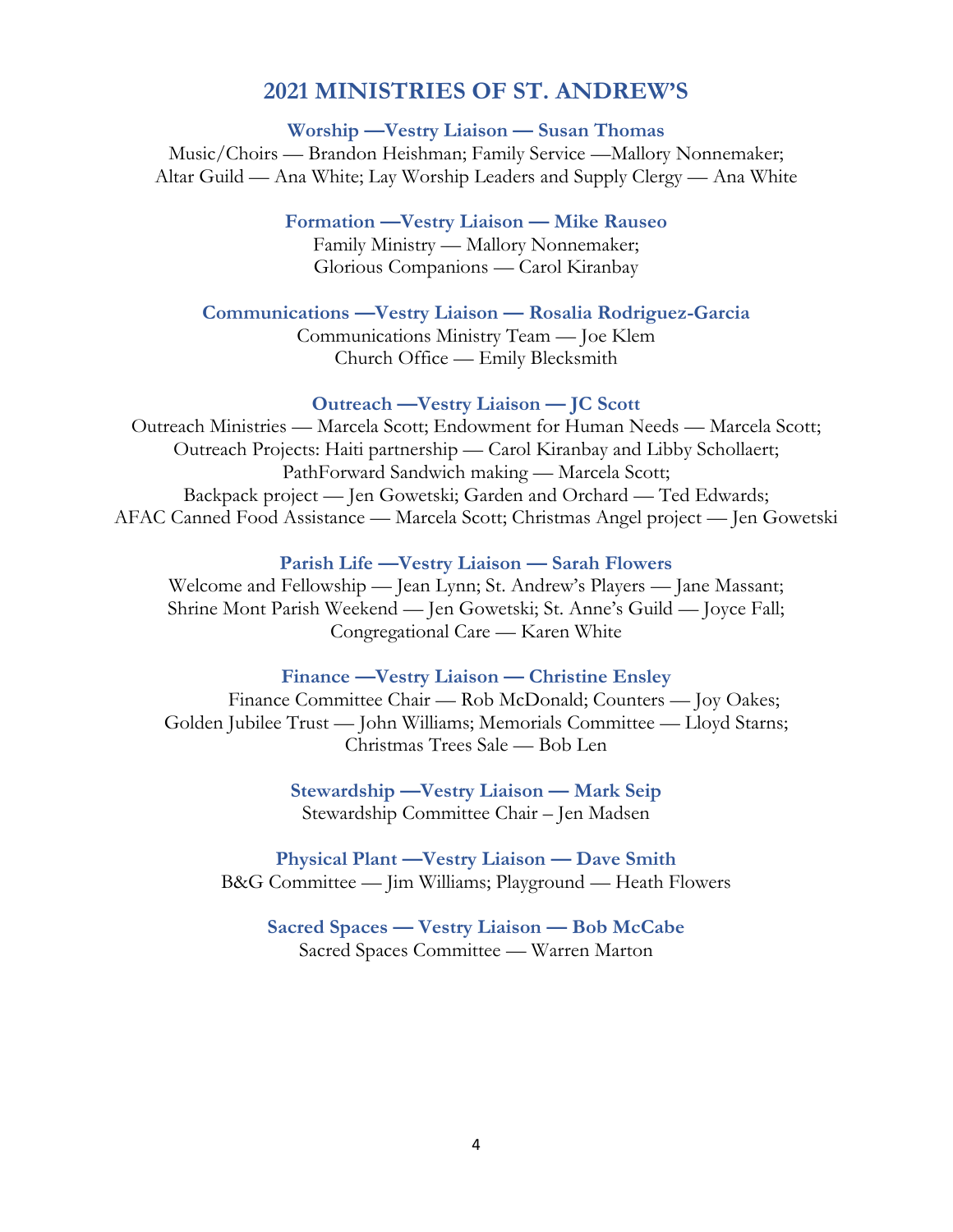# **Ministries of Leadership**

**RECTOR'S REPORT The Rev. Dorota Wright-Pruski**

Dear ones,

It is said that the only constant in life is change. 2021 certainly lived up to that adage. The rise and fall (and rise and fall and rise…) of Covid caused us to reimagine and alter plans throughout the year, and my parental leave created new ministry opportunities and experiences as well. As you read through this Annual Report, you will learn about the many ways the ministries of St. Andrew's flexed and stretched in response to ever-shifting circumstances, and you will see how each ministry group and committee navigated these challenges with creativity and grace. I will elaborate on just three areas of ministry where I saw our community thrive amidst the constancy of change: worship, leadership, and stewardship.

The center of our life as a church community is **worship**, and nowhere were flexibility and adaptation more present than in our corporate prayer life in 2021. Over the course of the year we worshiped online, outdoors, and indoors; without congregational singing and with it; unmasked and masked; bringing our own chairs to sit in and sitting in familiar pews; with Eucharist and without it; consuming wafers in cups and breaking fresh bread; pre-registering for worship and then not; in one combined service, without and with the Family Service, and finally returning to our two-service Sunday schedule. We retrained all lay liturgical ministers when we returned to the building for worship. We had a supply priest for sixteen weeks. We welcomed two seminarians. We confirmed or received eight people into the Episcopal Church. And, with the introduction of several last-minute modifications, we were able to safely celebrate Christmas in person before returning temporarily to online worship.

One of the highlights of our worship together in 2021 was our outdoor service on Easter Sunday. That day, sitting in lawn chairs and on blankets, we held our first service of Holy Eucharist in 13 months. It took significant effort on the part of Joe Klem and Brandon Heishman to set up a sound system and a livestream to make worship as accessible as possible to all participants, while Ana White took the lead on turning the upper parking lot into a sanctuary with the help of many volunteers who carried tables, chairs, podiums, candles, and a makeshift baptismal font from the church building. The result of their labors was a joyful, intergenerational, hybrid (in-person and online), sun-soaked worship experience/family reunion, complete with holy communion, live music, a confetti cannon, and an Easter egg hunt. Alleluia!

Strong **leadership** was a critical component of our life together in 2021. As this Annual Report attests, there are many talented and faithful leaders here at St. Andrew's. Thank you all for continuing to serve the ministries to which you are called with good humor and persistent grace. This was a challenging year, harder in many ways than 2020, and leading through adversity and ever-changing circumstances takes incredible tenacity.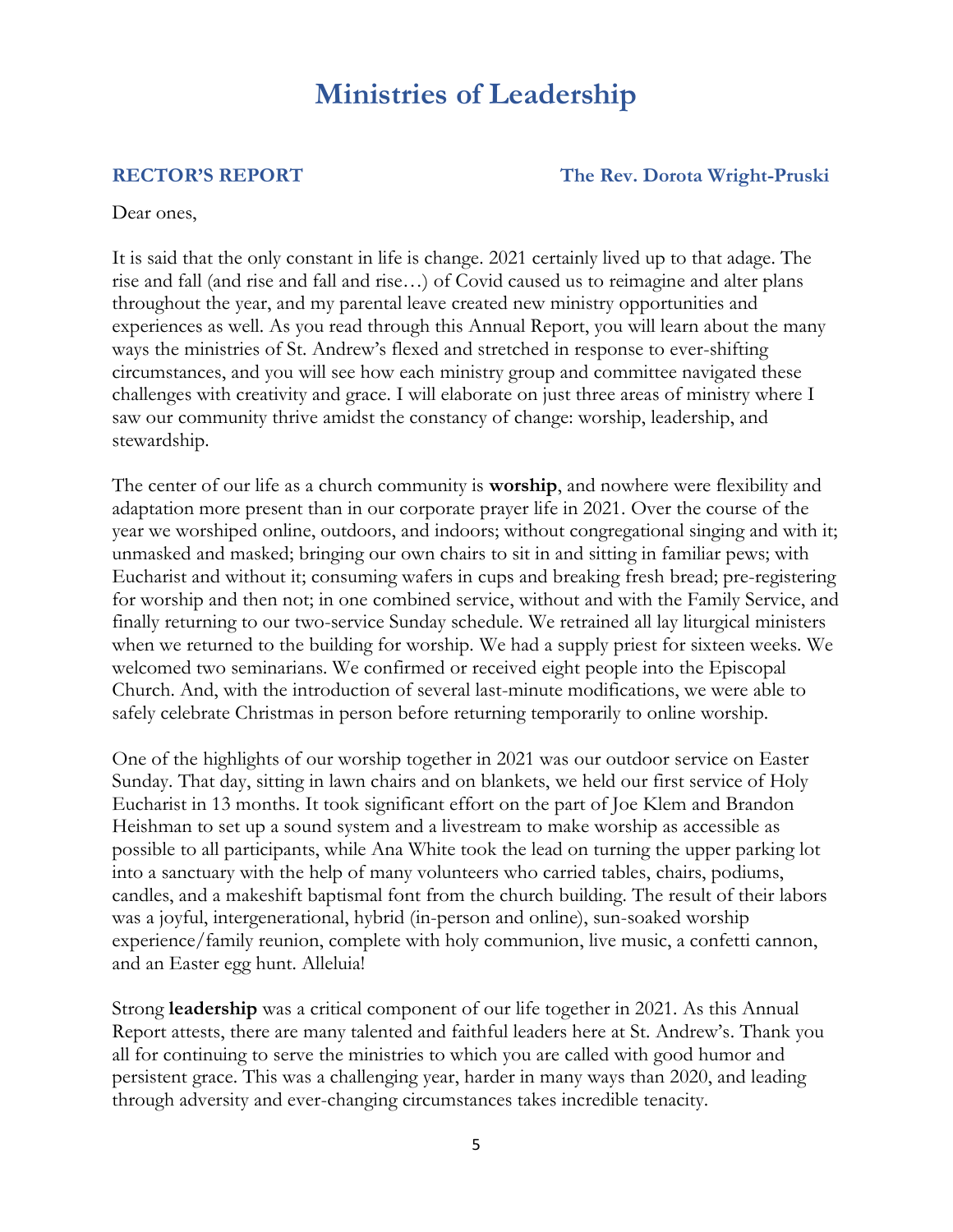In that vein, I want to thank the vestry and staff for their exceptional leadership this year. Vestry members Sarah Flowers, Bob McCabe, Mike Rauseo, Rosalia Rodriguez-Garcia, JC Scott, Mark Seip, Dave Smith; vestry officers Christine Ensley (Junior Warden), Marie Hone (Register), Susan Thomas (Senior Warden), and Doris Smith (Treasurer); and staff members Emily Blecksmith, Brandon Heishman, and Mallory Nonnemaker are truly phenomenal partners in ministry. St. Andrew's is truly blessed by these stand-out leaders. Thank you all for your compassion, collaboration, and wisdom.

I want to especially thank Susan and Christine. While I was on leave, Susan and Christine shared many of the operational responsibilities of the rector, including supervising staff and seminarians, leading the vestry, communicating with the parish, responding to pastoral concerns, monitoring diocesan communications, serving as points of contact for ministry leaders and our supply priest, The Rev. Rachel Rickenbaker, and leading decision-making on everything from covid guidance to vendor contracts. They were just the right leaders for this season of life at our church, and I am deeply grateful to them and their families for the ways they loved and served all of us this year.

Lastly, I want to thank each of you for your overwhelming financial support of our parish through **stewardship**. As has been the case for several years now, the church budget was quite lean last year. Most of our expenses are fixed and necessary to the core ministries and maintenance of the church. Even so, we faced this past year with a projected shortfall of over \$27,000, due in large part to an expected decrease in rental income and increase in fixed costs. I am amazed and thrilled to share with you that, due to both a decrease in expenses and an increase in income, we closed 2021 with a surplus of over \$29, 000!

Much of that surplus exists thanks to you. You have shown tremendous generosity and commitment in supporting this parish during this difficult season. Your support not only helped us end the year on strong financial footing, it also served as a powerful source of encouragement and hope to the vestry and staff, reminding us that we are all in this together. I thank you, and I thank God for you.

In closing, there is another constant here at St. Andrew's in addition to change, and that is this community's commitment to channeling the love of Christ. You have been gracious, patient, and loving with one another through so much change. It is hard to reimagine how to do church over and over again, to shift expectations and practices, to adapt and then adapt some more, to settle into uncertainty, and to keep showing up for one another, but you did and do just that with each new phase of this pandemic. Thank you for sharing God's love with one another. And, on a personal note, thank you for sharing that same love with me by giving me the space and time to be a parent. Colin and I are so grateful that Charlie's first experience of church is here, in a community that is so kind and caring.

As we close 2021 and prepare to meet the challenges and opportunities of 2022, I will conclude with a prayer for times of change:

Assist us, Lord, in living hopefully into the future. In the face of change, help us to set unnecessary fears aside and to recognize our potential for creative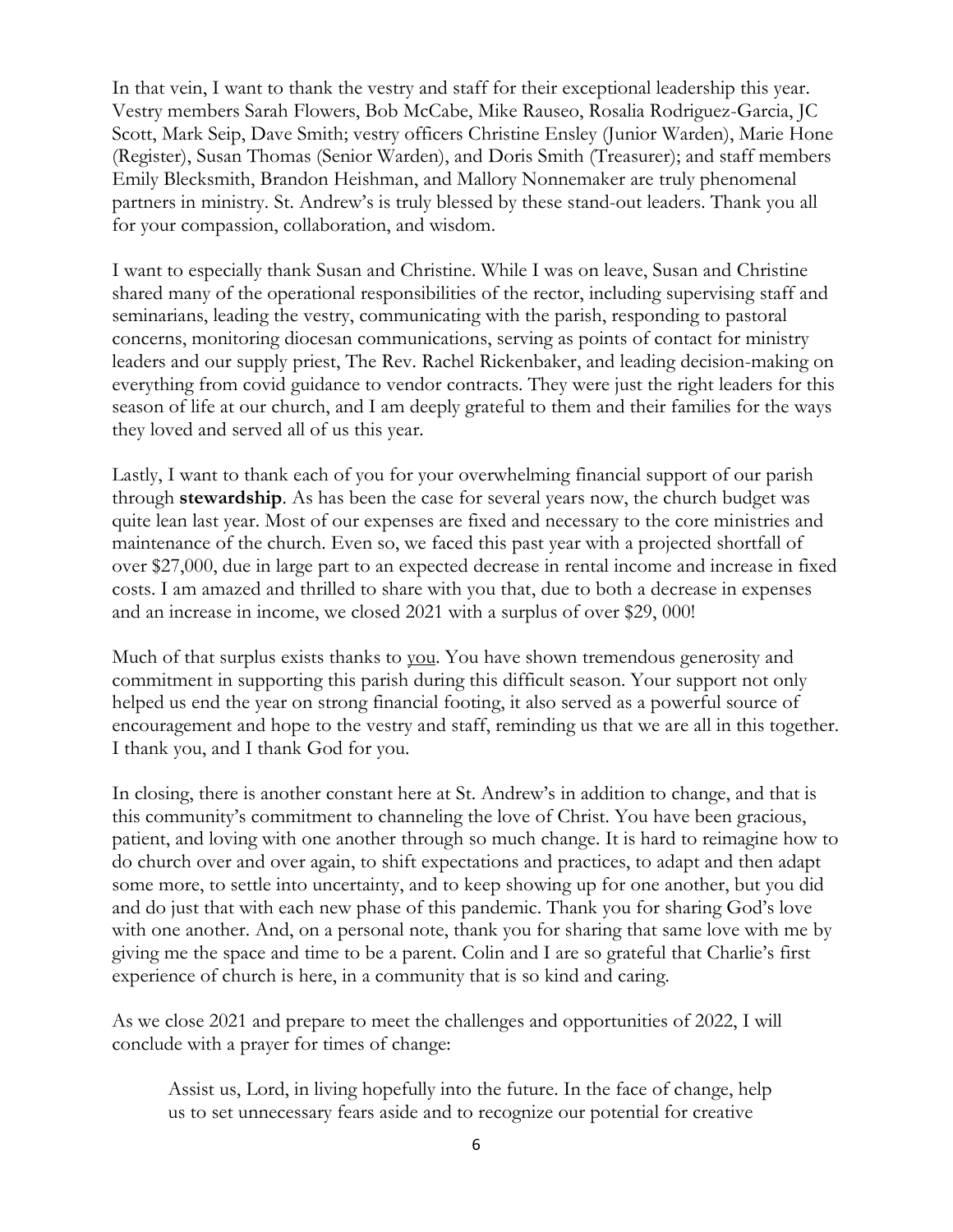response. Help us to develop reasonable optimism when confronted by the new. Be with us as we remember and celebrate former times, and keep us from unreasonable yearning for them, which takes us from the work you have set before us in our time. All this we ask in the name of your Son, our Savior, Jesus Christ. Amen.

With love, Rev. Dorota

#### **ST. ANDREW'S MEMBERSHIP INFORMATION**

#### **Average Sunday Attendance (ASA)**

2021: 60 in-person 2020: 94 2019: 88 2018: 78 2017: 82

#### **Baptisms in 2021: 0**

#### **Confirmations and Receptions in 2021: 8**

Sonja Bakker Daniel Kirschman Joe Klem Isabel Len Rosalia Rodriguez-Garcia Juan Carlos Scott Cullen Thomas Josh Virgadamo

#### **Burial services in 2021: 3**

Joseph Dailey Laura Ingles Susan Willner

**VESTRY REPORT Ms. Susan Thomas, Senior Warden Ms. Christine Ensley, Junior Warden** 

Dear Saint Andrews Family,

Hope you are well. We are coming to the end of what has been an extraordinary year, for wonderful and difficult reasons, and through it all Vestry has engaged our community, discerned best practices, collaborated supportively to lead in the absence of our rector, and navigated many challenging situations that brought into sharp relief how much faith, talent, and love lives powerfully within Saint Andrew's.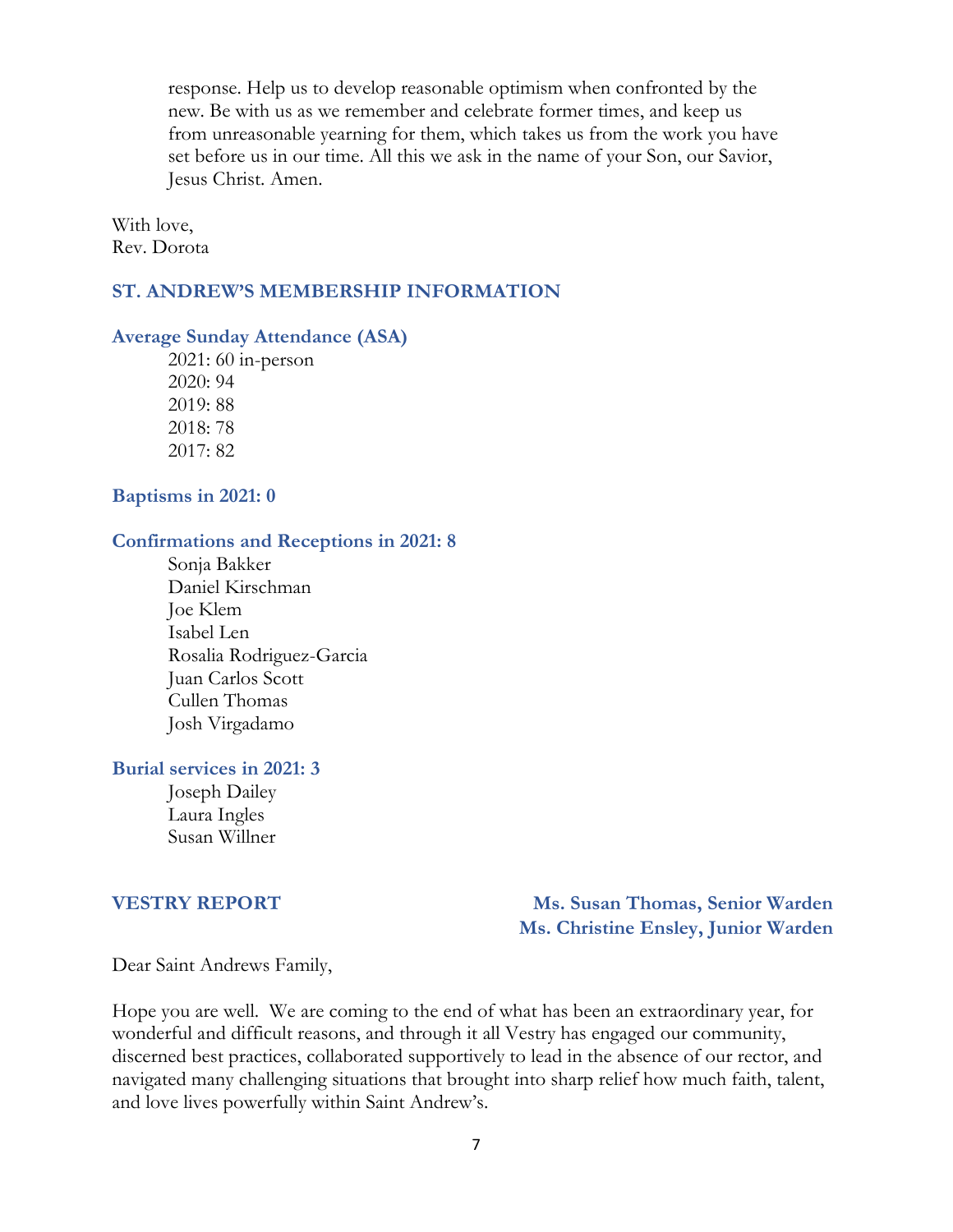We began the year optimistically looking forward to the many things that would give us hope: vaccines, engaging in in-person worship, bringing celebrations full circle that had been circumvented, meeting in fellowship, and welcoming the newest member of our growing family once Rev. Dorota and Colin returned to us following parental leave.

And our hope as a church was realized in these ways, and many more. Many of us are able to be vaccinated and therefore help protect the most vulnerable. We returned to a spring and summer worshiping together and enjoying the beautiful Undercroft and other renovations completed while we were away. The St. Andrew's Players finally could share their production of *The Wizard of Oz* via live-stream in June and July, fifteen months after performances were COVID-cancelled. We celebrated the wedding of our beloved music director, Brandon and his husband Josh. We welcomed Bishop Porter Taylor to confirm and receive 8 parishioners on November 14th, and we had a wonderful potluck to celebrate St. Andrew's Day on November 21st.

Additionally, St. A's had the good fortune of not one but two seminarians, Brandon Nonnemaker & Annie Jung, joining us in September. And during Rev. Dorota's parental leave from July through October, we were blessed to have Rev. Rachel Rickenbaker serve as our parish supply priest. She cared for us faithfully during her sixteen-week tenure, and her daughter Eleanor brought special joy when she accompanied Rev. Rachel to services.

We also mourned the loss of Joe Dailey, Ann Yarborough, Laura Ingles and many others who remain so dear to members or our parish, although they may not have worshiped here.

And we certainly danced the Covid cha-cha, with Vestry meeting to work through the roller coaster of variants, spikes, and protocols that continued to define how St. A's gathered together. None of this would have been sustainable without the herculean efforts of our lay ministries.

At the end of another year like no other, Vestry finished where we started: with hope for our future, joy for all the things we can celebrate, faith that we will continue to support each other in leadership and lift each other in the difficult times, gratitude for a parish so dedicated to the work, and always, always, deep in prayer for the beloved people of St. Andrew's.

# **Ministries of Communication**

#### **CHURCH OFFICE Ms. Emily Blecksmith, Parish Administrator**

In 2021 a certain semblance of normalcy returned to the job of Parish Administrator; in the spring and summer I transitioned from mostly working from home to being in the office five days a week and permanently moved to a 9am to 2pm schedule by the end of August.

As we returned to indoor worship, the PowerPoint slides became paper bulletins, replacement copy paper and printer ink were finally ordered, Glorious Companions returned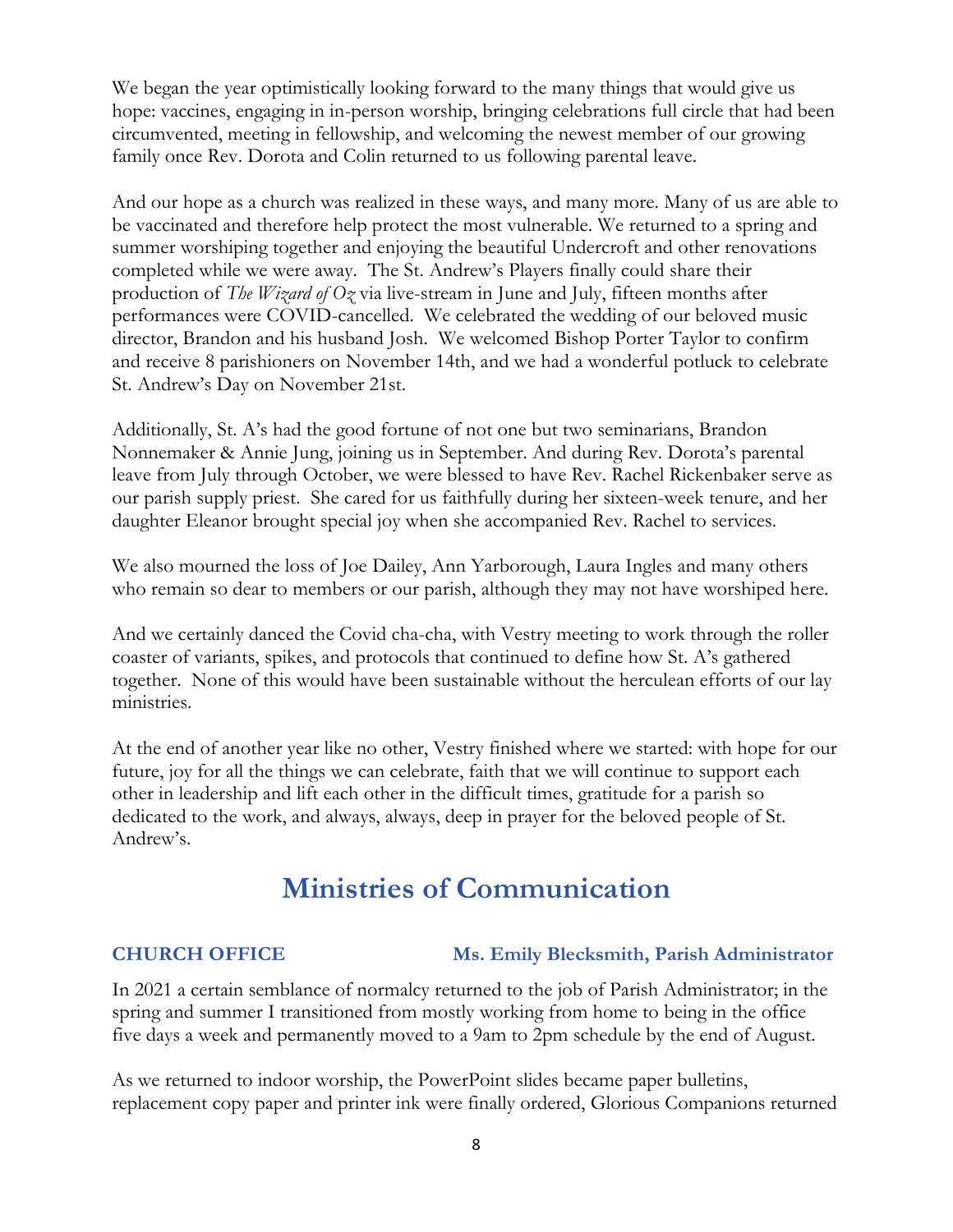to meeting in the lounge on Wednesday mornings, altar flower and coffee hour sign-up sheets went up on the bulletin board…overall, normal (or at least normal-*ish*) daily and weekly operations resumed at St. Andrew's. Of course, as I write this, we've gone back to online worship, so once again the copier is quiet. But this is just a temporary setback. This year we saw the return of some regular groups at St. Andrew's, most notably The Arlington Bridge Club, The Arlington Village Neighborhood Association, The Arlington Artist's Alliance annual art show, and The OCD Support Group. We hosted a new group, the DC Modern Quilt Guild, which held its annual meeting in our Undercroft over the summer. A number of our other support and interest groups have decided to remain online for the time being.

Although January 2022 feels distressingly like March 2020, I expect that the spring and summer will bring relief and we will once again return to normal (or normal-ish).

### **COMMUNICATIONS Mr. Joe Klem**

The key to the communications ministry for 2021 was flexibility, since it was a year of constant change for St. Andrew's.

As we adapted to the changing conditions of the pandemic throughout 2021, our worship venue went from online, to outdoor, to indoor, and then back online at year's end. The communications ministry was happy to support these shifts, starting with the outstanding help of Zoom hosts Mark Seip, Mary Youman and Jennifer Kirschman. For outdoor services, we also borrowed from the extensive talents (and the gadgets!) of Music Ministry Director Brandon Heishman.

As we returned to indoor worship in the summer, it became clear that the audio system in the sanctuary needed a tune-up after more than a year of dormancy. David Adcock put in many hours to clean and re-wire parts of the audio system, which made a huge difference.

And each of these shifts led to updates for our outdoor and indoor signage and our website content, including the ever-evolving COVID health & safety guidelines.

Our bench strength for the communications ministry also grew in 2021 with the addition of:

- David Adcock and Bas Bakker for sermon video recording
- Bas Bakker and Parish Administrator Emily Blecksmith for website updates
- Sarah Flowers for social media

We began this year to track the readership numbers of our website and our emails on a quarterly basis, watching for trends and helping to inform our decisions going forward. For example:

• Our web visits were down 23% in 2021 compared to  $2020 - \text{largely due to our return}$ to in-person worship.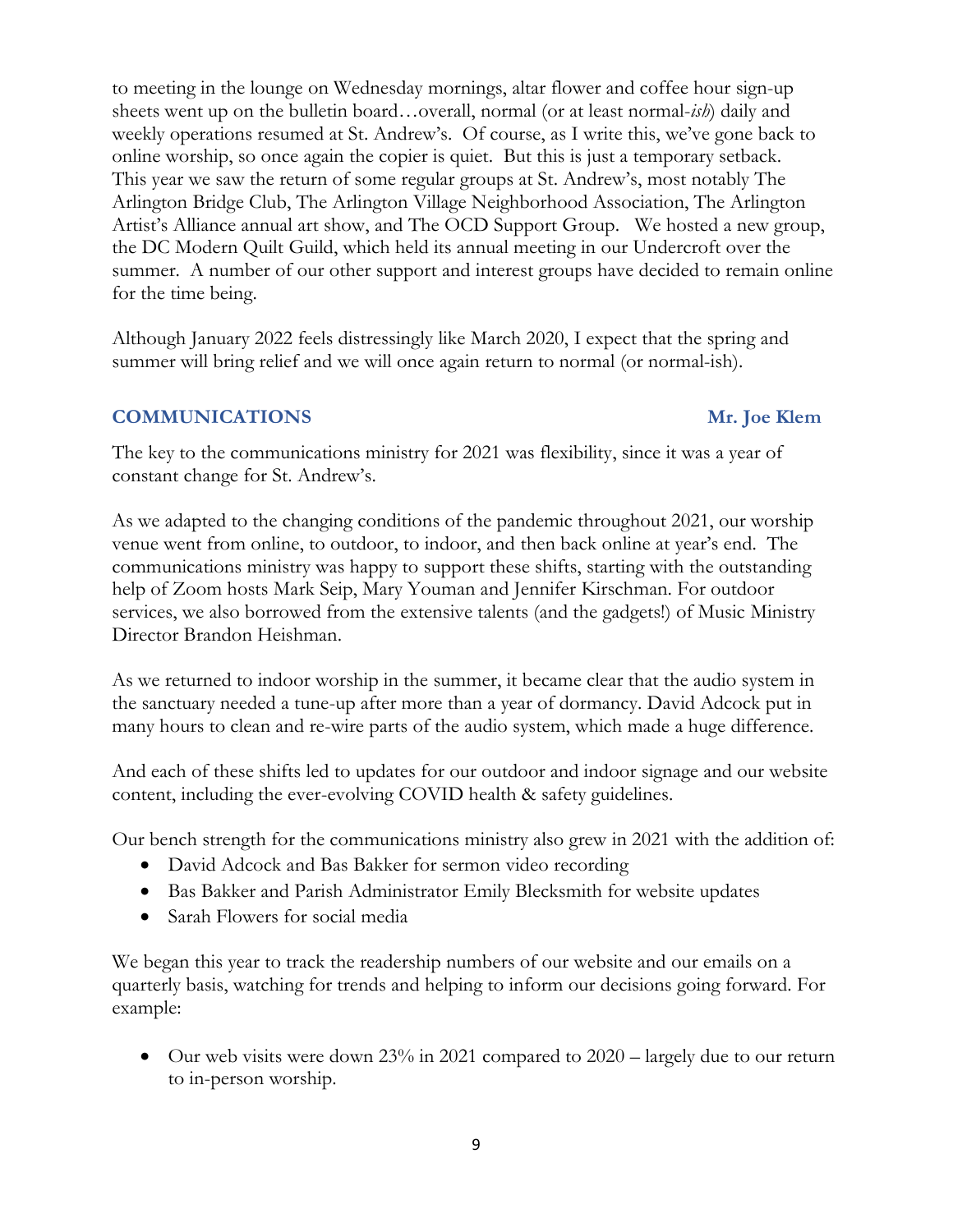- Mobile devices accounted for 48% of our web visits in 2021, a nice jump from  $40\%$ the previous year. Perhaps a sign that more parishioners were actually able to leave their homes in 2021? If so, thanks for taking us with you.
- You opened our emails at a rate of 51% last year, about 17% higher than the typical rate for nonprofit organizations. It helps that we removed some inactive email addresses (thanks, Emily!)

For 2022, we look forward to establishing and publishing a privacy policy that reflects not only our digital channels, but also our physical recordkeeping. New laws require more transparency than ever in terms of how we gather, store and share our audience's personal and contact information.

Many thanks to Rosalia Rodriguez-Garcia, our vestry liaison, for ensuring an open flow of communications with the vestry, and getting prompt decisions when needed!

We welcome anyone to join the team -- we're happy to teach, and the requirements are straightforward. Reach out to Joe Klem if you're interested.

# **Ministries of Worship**

### **MUSIC Mr. Brandon Heishman**

"How lovely is thy dwelling place, O Lord of hosts, to me! My thirsty soul desires and longs within thy courts to be; My very heart and flesh cry out, O living God, for thee."

Reflecting on this year, I think about the Israelites wandering through the wilderness. Despite any hardships, and no matter how fleeting joy can sometimes be, God is ever faithful to provide. Bringing water from the rock, raining manna from the sky, God consistently cares for God's children. "Even the sparrow finds a home, and the swallow a nest for herself."

Our worship in music this year has ranged from recorded hymns and choral anthems heard on Zoom to outdoor worship with both live and recorded music, and then a return to indoor singing. Our songs have taken a variety of forms even after we returned to the nave. Occasionally our congregational song was limited to short responses, as opposed to singing full hymns. Sometimes we listened as the choir sang on our behalf, and at other times we all sang together in full chorus.

Necessity has brought some new ideas for our songs that have made our worship look quite different. A Gospel Alleluia has taken the place of the Sequence hymn (between New Testament and Gospel readings). We've regularly sung an antiphon with a spoken psalm, and at times we've sung the response during the Prayers of the People.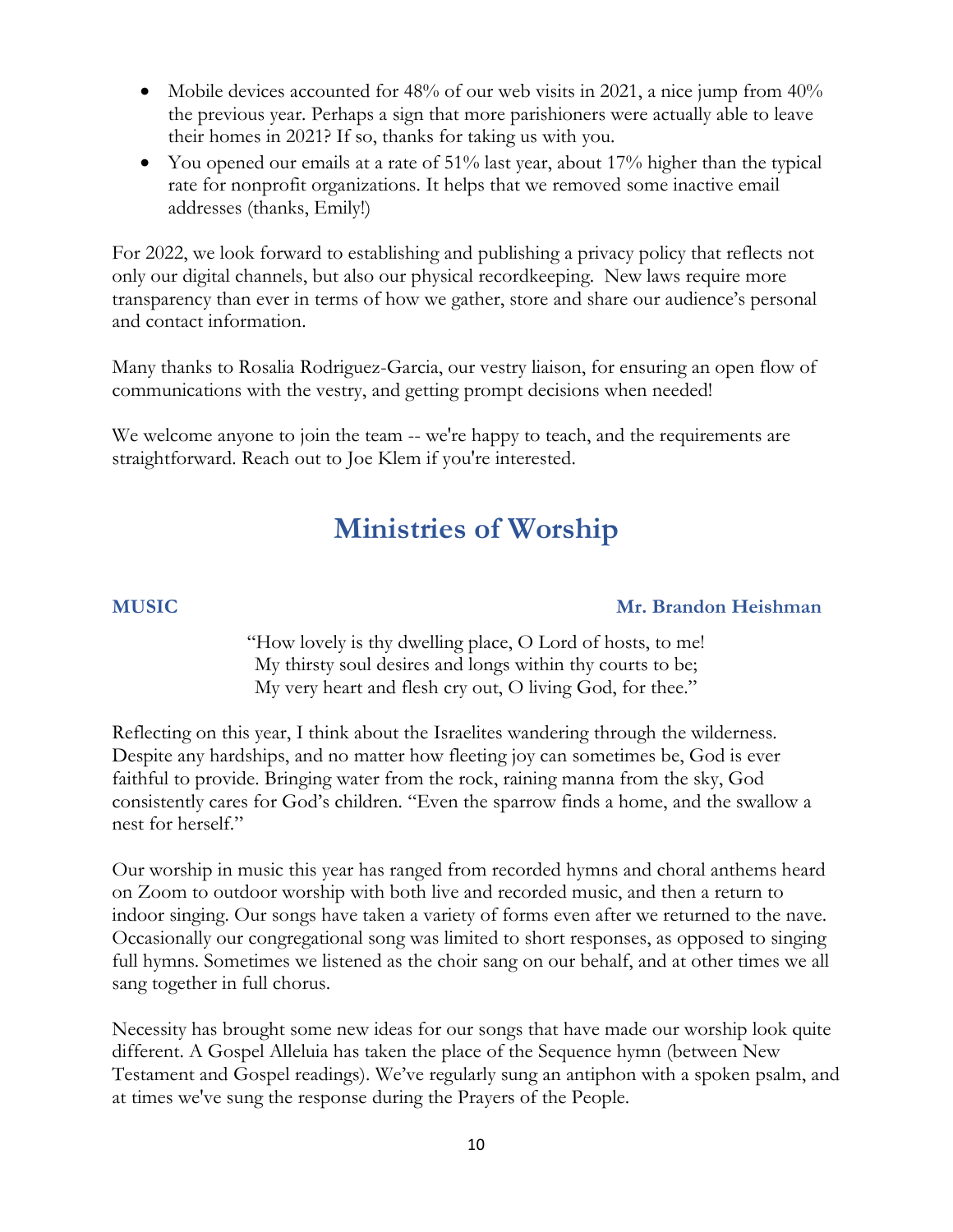Our choir has been an important part of supporting our music. Jane Massant, Joan Lawrence, Jennifer Kirschman, Priscilla Carey, Mary Youman, Rhett and Chloe Petcher, and Craig Lawrence have continued to offer their time and talents to provide us with beautiful music. We also had the pleasure of welcoming Shaina Kuhn, Carol Thomas, and Jessica Lawrence-Hares to help us during the Fall and Christmas seasons. Singing solos, cantering, leading hymns, and sharing anthems, their offerings have consistently inspired our gatherings.

God continues to meet us here in the wilderness, and through all the changes, we are reminded that God's house is wherever we meet. God's house is us, singing, praising, and praying. Happy are those who live in God's house, ever singing God's praise. *Selah*

> "One day within thy courts excels a thousand spent away; How happy they who keep thy laws nor from thy precepts stray, For thou shalt surely bless all those who live the words they pray." *Hymn 517, paraphrase of Psalm 84*

### **ALTAR GUILD** Ms. Ana White

During the pandemic the longtime leader of the Altar Guild, Ronnie Doherty, retired. Ana White stepped in to attempt to fill the role. There were a few bumps and bruises along the way but once in-person worship resumed things began to fall into the place. With the return of in-person worship the Altar Guild quickly adapted to the new realty of covid protocols. We easily shifted into using small cups for the Eucharist and tray for Reverend Dorota to use during the service. Over the last year we added a few new people to our ranks and we had a few people retire from the Altar Guild. We would love to add a few more people to our ministry.

#### **LAY WORSHIP MINISTRIES** MS. Ana White

The beginning of 2021 was a continuation of on-line services. However, with the return to in-person indoor worship in May the Lay Worship Ministry undertook a training session to review the roles and duties of each position and to address covid safety protocols. Although we have returned to in-person worship we haven't fully returned to our previous levels of service. Apart from the Christmas Eve family service, we have not brought back our youth acolytes. Although we have a number of volunteers for both the 8 am and 10 am we do need more volunteers.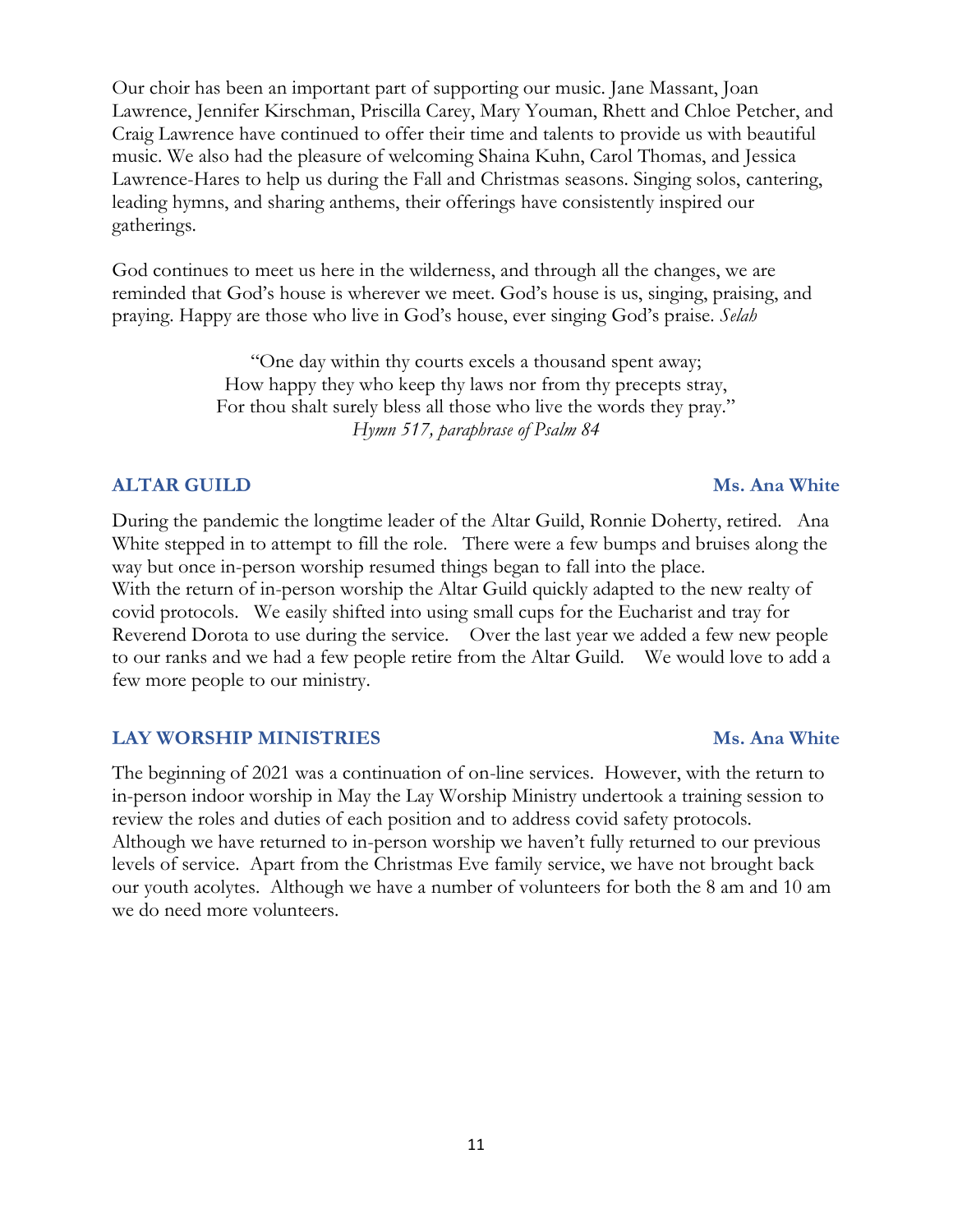# **Ministries of Formation**

#### **FAMILY MINISTRY** MS. Mallory Nonnemaker

In 2021, we worshiped in all manners for the family service. We worshiped online, outside, and finally starting in the fall in our newly decorated chapel.

In the winter and spring months of 2021, we worshiped in our breakout room. We followed the common lectionary and learned a lot about Jesus during the season of Easter. We began to check in every Sunday with our "Rose, Bud, and Thorn" which is a wonderful moment for all the children and parents to share what is happening in our lives. On Easter Sunday, we happily worshiped together outdoors and had a wonderful Egg Hunt.

After we returned to in-person worship on June 6, we gathered in the chapel and suspended the family service until September 19th for both the summer and as we waited for a baseline for COVID cases in the fall after school resumed. During the summer, I worked to revive the chapel into a more prayerful space where children could worship in a place that truly felt like it was "theirs". I invite you all to come to visit any time. We have a prayer wall that welcomes your prayers to stand alongside those of our children.

We are currently following the "minirevolutions" curriculum from Illustrated Children's ministry. It provides a firm understanding of the weekly lectionary as well as activities to reaffirm what we have learned. Through the season of Advent, we focused on the weekly word creating peace wreaths, boxes of hope, reminders of joy and messages of love. The future is bright in the children of St. Andrew's.

As for Youth- On June 6th, we had our first in-person Episcopal Youth Community (EYC) gathering where we did a paint pour and had some pizza and fellowship. Before this, we had done an online escape room and some trivia. During the summer months of Rev. Dorota's leave, many of our youth volunteered to babysit Rev. Rachel's daughter Eleanor. Many thanks to Janey, Bella, Susanna, and Maggie for your willingness to help provide support for Rachel and Eleanor! Isabel Len, Cullen Thomas, and Sonja Bakker were all confirmed on November 14, 2021. We gathered again in December as an EYC community to make ornaments for the St. Andrews Community at large. In 2022, we will begin to gather monthly together alternating between service and fun.

### **GLORIOUS COMPANIONS** Ms. Carol Kiranbay

We are a group of eight women who meet weekly at 10:30 a.m. on Wednesday mornings either in the Lounge or on Zoom to enhance our spiritual life and enjoy each other's company. We do this by reading and discussing books which are chosen by consensus. All are welcome to join us; check the Shining Light for details.

In 2021 our books were: *The Power and the Glory* by Graham Greene; *Waking Up White*, *and Finding Myself in the Story of Race* by Debby Irving; and *7 Men and 7 Women* by Eric Metaxas.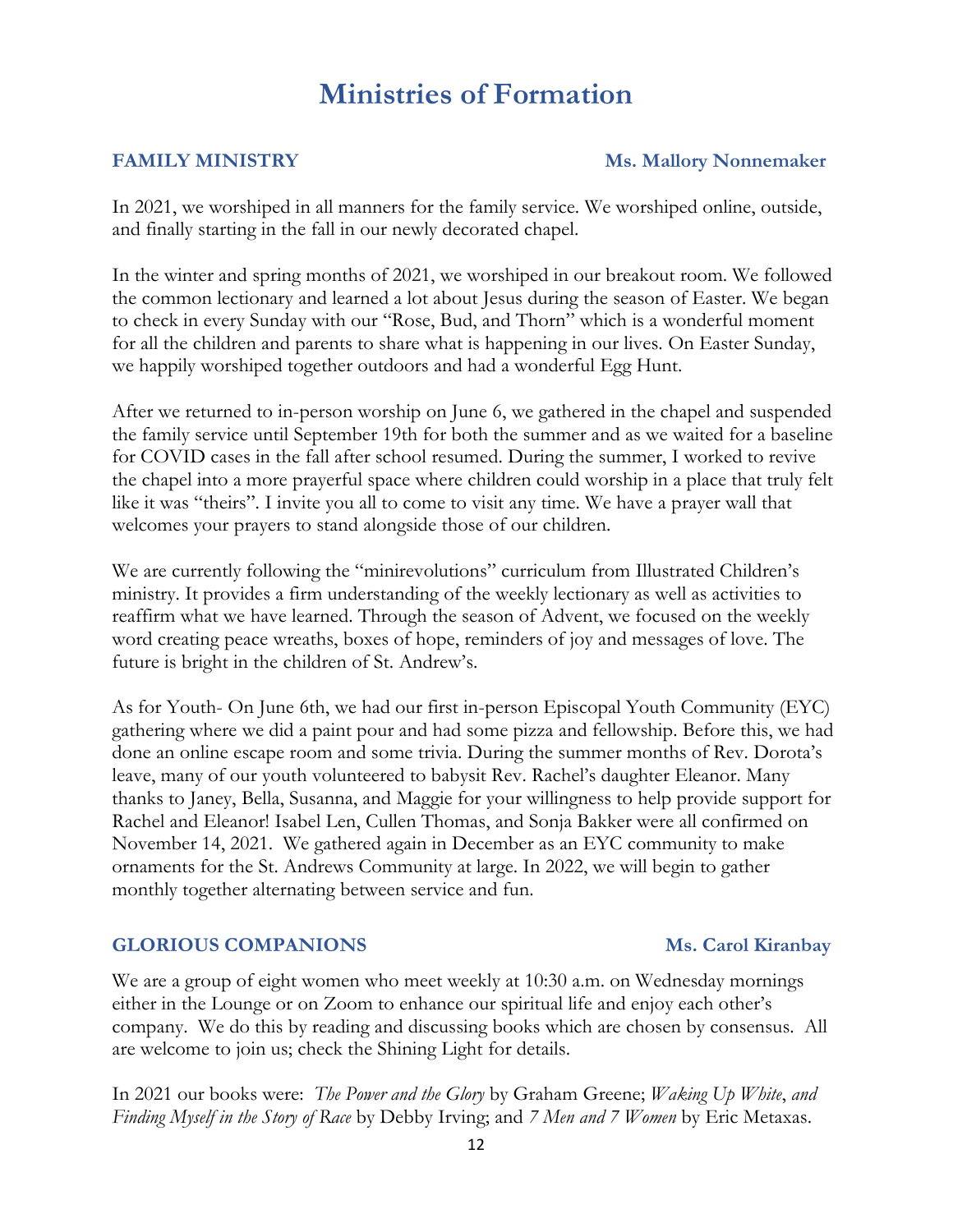# **Ministries of Outreach**

#### **2021 GARDEN OF HOPE AND APPLE ORCHARD Dr. David Smith**

St. Andrew's has been sponsoring a "Plot Against Hunger" vegetable garden for 13 seasons. Due to the pandemic, to assure safety of all our participants, we continued limited working parties and required adherence to our science-based public health measures. Mask wearing became optional this year with vaccination, however continued physical distancing during activities was practiced as much as possible. Additionally, we renamed the garden in 2020 as the "Garden of Hope", as a beacon of our outreach efforts during the pandemic. The oversight of Arlington Plots was taken over in 2021 by Friends of Urban Agriculture after a long, successful partnership with Arlington Food Assistance Center. Rock Spring Congregational Church in Arlington continued their support of the program, serving as the central collection, sorting, and packing hub for garden produce, initially receiving produce on Mondays and then with summer expansion to Thursdays at the height of the growing season. Recipients of our produce noted that the fresh vegetables from the garden were very popular and clearly appreciated by clients. Every pound is needed because of the growing client base and our garden is a major contributor to the garden program.

Our outreach project attracts volunteers from the Parish along with a substantial number of volunteers from the community (the majority over the last couple of years). In 2017, we began a partnership with Marymount University "Food for Thought" service club mentored by Professor Susan Agolini, and they routinely supply a robust group of active volunteers. From a community gardening perspective, the garden has promoted awareness of sustainable organic gardening practices among our families and their children and has helped Food Banks reach their goal of providing fresh vegetables and fruits for their clients. St. Andrew's is blessed with a large campus and the garden has been a wonderful way to share our bounty with the community. It has also been a great opportunity for our many gardeners to enjoy gardening while knowing their work and resulting yield go to a wonderful outreach effort.

In 2021, we began the season early on Saturday, March 12th when a crew planted kale, collards, cauliflower, and cabbages grown in the Smith's basement. Also in April, we planted onions, radishes and beets along with romaine lettuce, courtesy of the basement garden. The early crops were deemed a great success. We continued to pick kale and collards through the first half of the year.

Starting in May, we hosted weekly workdays. The Episcopal High School, the Smith family basement nursery, and various other local donators contributed more tomatoes, peppers, and summer/winter squash seedlings to finish out the summer garden. In early June, we installed our drip irrigation system to the delight of all our volunteer waterers! The irrigation system also helped conserve water and kept the moisture off the foliage. We successfully leveraged the "Signup Genius" website to maintain our water, weeding, and picking schedule throughout the season. We harvested bountiful yields of summer vegetables until frost. Our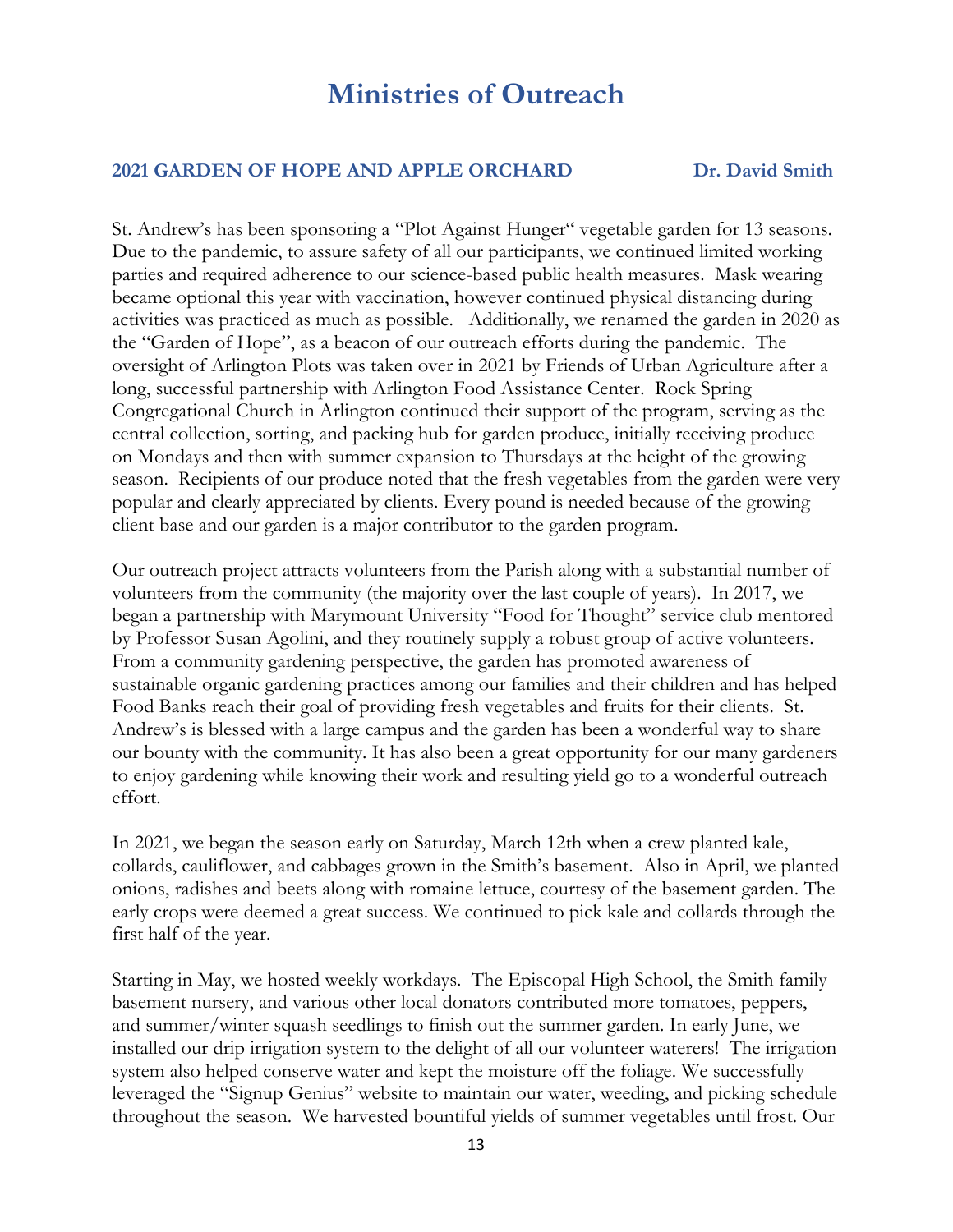total yield for the year was a new record of 3,694 pounds, a number we are all quite proud considering the on-going impact of the pandemic! We are also enormously proud of the community built around support to our Garden of Hope.

Our "Urban" apple/pear orchard consisting of +/- 24 trees, continues to grow. We will need to replace a few more trees in the Spring. Deer continue to enjoy the tree's new growth and fruit and use the soft bark in the fall to remove the new coating on their antlers. We have tried various efforts to deter the deer, but alas have been minimally successful to date. We are always looking for new or innovative solutions, so any input would be most welcome. Despite the deer, our trees yielded two bushels of apples this year. The orchard yields are expected to grow each year as the trees grow and mature (assuming we can control the deer and pests).

We attribute our continued success to our team of loyal volunteers who regularly participated planting, watering, harvesting, and watering along with regulars from a group of AFAC recruited volunteers. Our efforts were documented beautifully, by Jen Hankins, whose photographs captured the workers and harvest weekly. I also want to provide a special call out and thanks to Anne and Ted Edwards for their consistent and reliable leadership and support though out the entire growing season.

Finally, the St. Andrews Garden of Hope outreach efforts were recognized by the presentation of the 2021 "Golden Radish" award on 15 December by the Friends of Urban Agriculture. A wonderful honor that St. Andrew's is very proud of, and the award is presently proudly displayed in the lounge.

#### **OUTREACH PROJECTS** Ms. Marcela Scott

**ANGEL TREE PROGRAM**: For the tenth year, St. Andrew's participated in the Salvation Army's Angel Tree program. This year we were able to once again collect the gifts in person and deliver them directly to the Salvation Army in Arlington, Virginia. The Angel Tree program provides new clothing, shoes and toys for children of the neediest families designated by the Salvation Army in the Washington, DC area to receive Christmas assistance. We once again adopted 45 angels and delivered the gifts to the Salvation Army at the beginning of December. (Chair: Jennifer Gowetski).

**PATHFORWARD BAGGED MEALS FOR THE HOMELESS:** In late 2021, PathForward (formerly ASPAN - Arlington Street Peoples' Assistance Network) restarted their bagged lunch program and we were once again able to gather in the St. Andrew's kitchen in October, November, and December to assemble 50 meals in support of their organization. During these meal packing sessions, we were thrilled to see our participation grow from 4, to 7, and finally 11 volunteers at our meal prep events. All ages were welcome, and it was always a great teaching moment for our young people. We would like to thank the Smith family (Dave, Doris, and Diana) for picking up the food with which we filled each bag, and all the volunteers who provided their time to assemble sandwiches, fill bags, organize pint-sized volunteers, and deliver the meals to PathForward's Homeless Services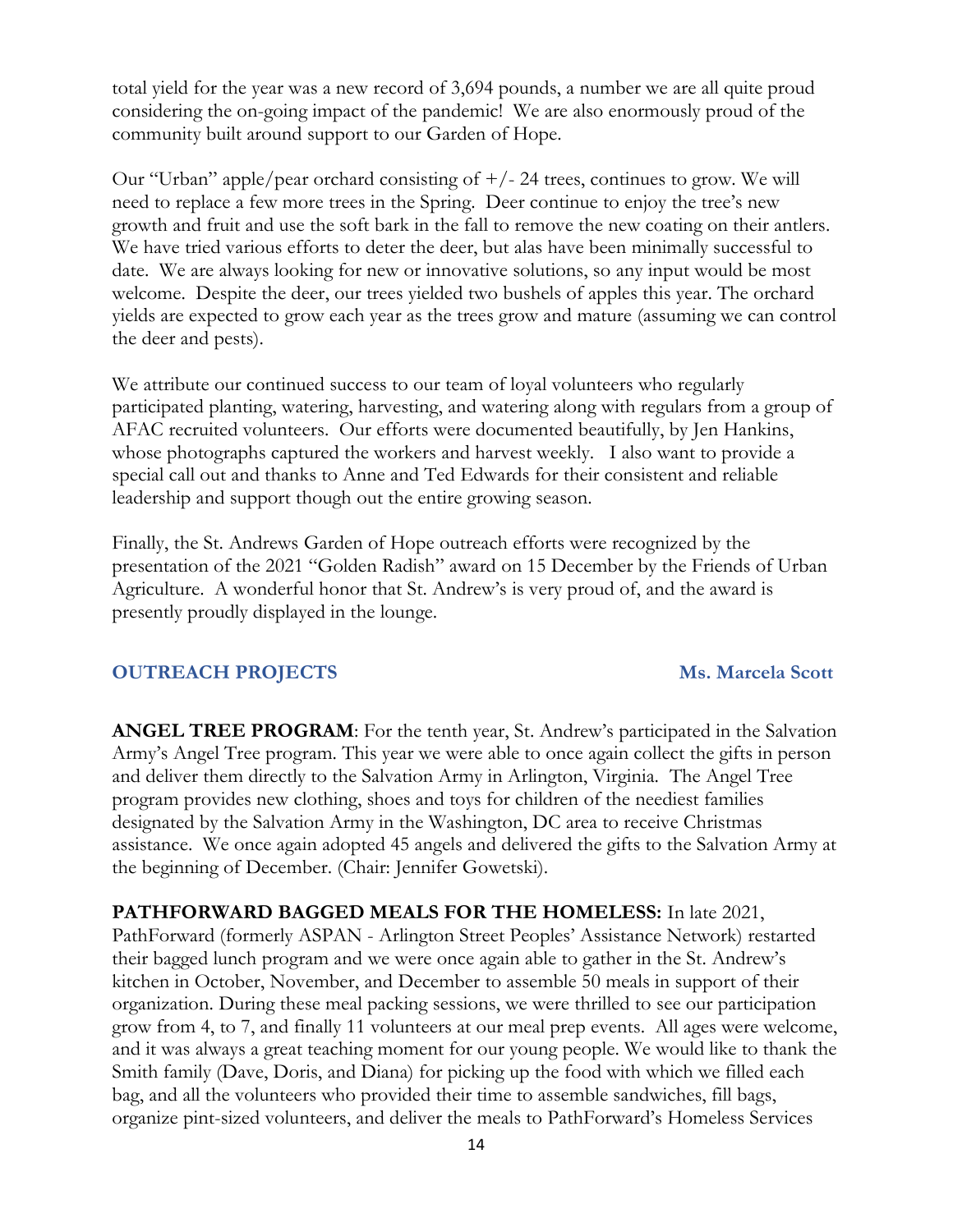Center (Scott family, Tierney Bates, Brandon Nonnemaker and his two sons, Priscilla Carey and grandkids, Christine Ensley and Susanna Bakker, Jennifer Gowetski and Daniel Kirschman). (Chair: Marcela Scott).

**HAITI OUTREACH:** In 2021, the ninth year of our partnership with St. Peter's School in Berault, Haiti, we provided support in the amount of \$10,500 for teachers' salaries. This has been a difficult year in Haiti with a devastating earthquake, the assassination of the President and COVID-19— in addition to their usual economic, health, and public safety issues.

Thanks to the generosity and goodwill of individual donors at St. Andrew's, this school in a remote, mountainous area of Haiti continues to provide a way forward to the young people of the region. We raised \$11,243 for our partnership in 2021, including over \$2,000 at our Haiti bake sale in December. Perhaps this year we'll be able to fulfill a longstanding request to build toilets at the school! (Chair: Carol Kiranbay)

**ARLINGTON FOOD ASSISTANCE CENTER FOOD DRIVE:** St. Andrew's continued its contactless food collection effort on behalf of the Arlington Food Assistance Center (AFAC) in response to ongoing increased need for donated food due to the pandemic. Parishioners were asked to donate non-perishable food, and were also provided with information for making monetary donations if they were not comfortable shopping. Due to the generosity of our community we have been able to provide AFAC with 125 to 200 lbs of donated food approximately every two to three weeks in 2021. We are especially grateful to Emily Blecksmith for bringing donations inside the building when the bin was full, and to our wonderful delivery volunteers: Casey Clark and family, Elissa Ghosh and family, Jen Gowetski, Marshall Jones, Carol Kiranbay, Jane Massant, and Mike Rauseo and family. We always welcome new volunteers! (Chair: Marcela Scott)

**MEALS ON WHEELS:** St. Andrew's parishioners assist people in need beyond our parish by volunteering through Meals on Wheels (MOW) of Arlington. This service allows people unable to cook/shop for themselves to maintain a nourished life with independence and dignity through delivery of weekly meals. It also provides a check-in on those who live alone through the "friendly caller" program. St. Andrew's volunteers include Ken and Tierney Bates, and Jane Massant. Additional volunteers are always welcome to contact Meals on Wheels.

**SCHOLARSHIPS:** The Endowment for Outreach and Human Needs awards scholarships for post-secondary education. Students graduating from high school and going on to postsecondary education are eligible, as are older students currently enrolled. This year the Endowment for Outreach and Human Needs awarded scholarships totaling \$1000, which went to two students in our congregation. (Chair: Marcela Scott).

#### **COMMUNITY PARTNERS** Ms. Emily Blecksmith

The pandemic continued to affect our partnerships and calendar of events in 2021, although some groups did return.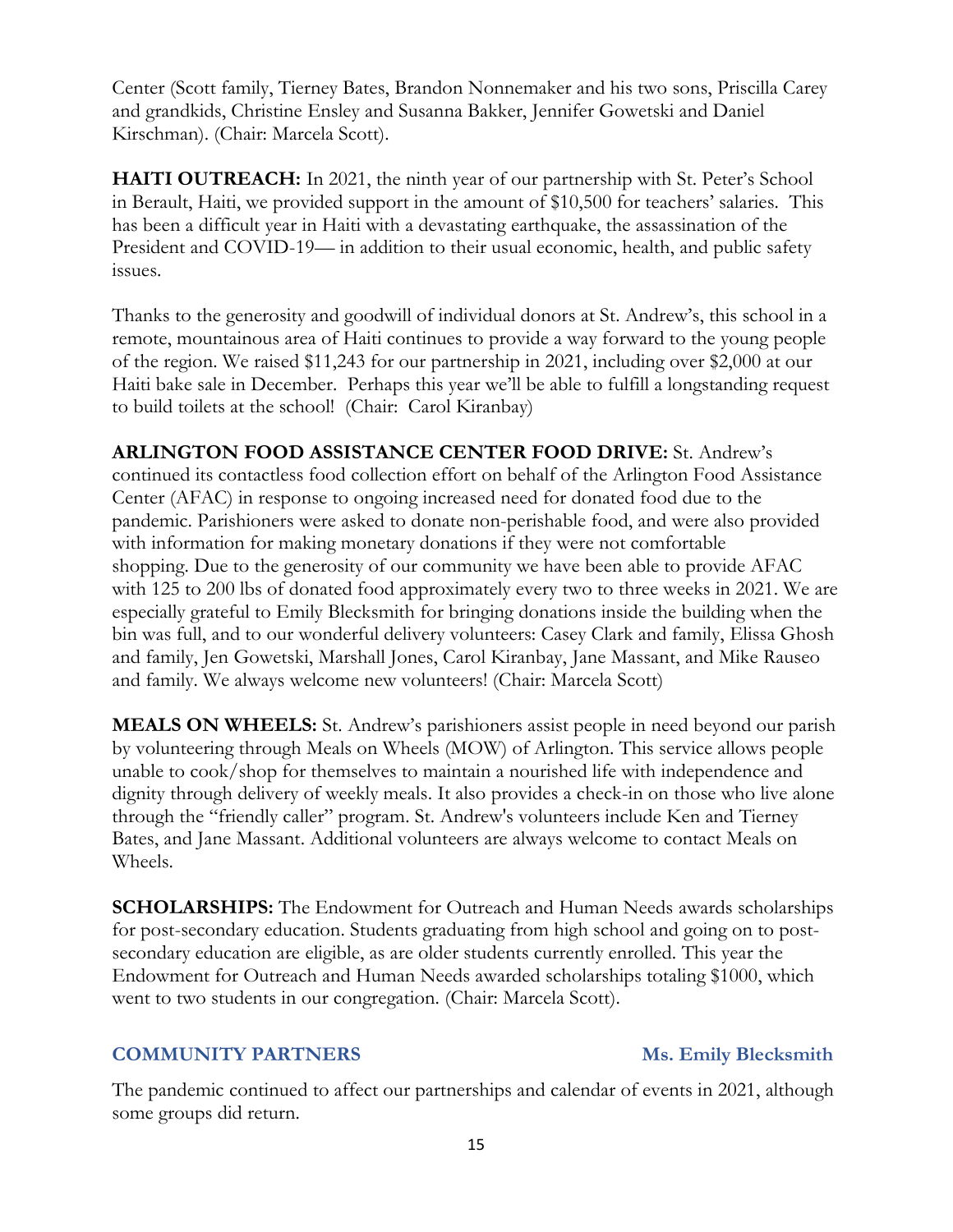**The Northern Virginia Bridge Association (NVBA)** is a non-profit organization, founded in 1961, whose goal is to promote bridge and support local bridge clubs. Gene Schuyler leads the group at St. Andrew's on Wednesday mornings. The Bridge Club was able to return to in-person games in the summer of 2021, but attendance was much lower than before the pandemic. Mr. Schuyler is interested in holding some games on Friday mornings as well as Wednesdays when the church building opens again in 2022.

**The Arlington Kids' Stuff Sale,** a consignment sale, normally holds an event twice a year at St. Andrew's—in the Spring and Fall. At this time, they have not resumed in-person sales events.

**Empty Bowls** is a luncheon fundraiser for AFAC featuring uniquely designed handmade bowls. The event is usually held at St. Andrew's on Super Bowl Sunday. At this time, the Empty Bowls luncheon has not resumed.

As part of a nationwide network of chapters, the **Alzheimer's Association National Capital Area Chapter** provides help and hope to more than 66,000 people with Alzheimer's disease and other dementias and their families and caregivers in the District of Columbia, five counties in suburban and Southern Maryland and eleven counties in Northern Virginia. Currently The Alzheimer's group is meeting virtually, though they have expressed interest in returning to St. Andrew's when the pandemic subsides.

The mission of the **International OCD Foundation** is to help everyone affected by obsessive compulsive disorder (OCD) and related disorders to live full and productive lives. Their aim is to increase access to effective treatment, end the stigma associated with mental health issues, and foster a community for those affected by OCD and the professionals who treat them. This group resumed meeting on Monday evenings at St. Andrew's in 2021, but has chosen to go back to virtual meetings for the time being.

**Potomac Valley Watercolorists,** based in the Maryland/Virginia/D.C. area, is a juried society of watercolor painters. This is a nonprofit organization that seeks to promote the art and excellence of watercolor painting. Members include many watercolor instructors and artists who exhibit at prominent galleries, museums, and nationally acclaimed shows. Some serve as jurors; others give demonstrations and programs for art and community groups. PVW canceled their art show scheduled for November 2021, but has an in-person workshop scheduled in April 2022.

The **Northern Virginia Bird Club** was founded in 1954 as the Northern Virginia Chapter of the Virginia Society of Ornithology. The Club is a non-profit 501(c)(3) organization which provides nearly 600 members the opportunity to conserve, watch, enjoy, study and understand birds and their habitats and interactions with people. The primary method of achieving these educational aims is by having more than 100 bird walks each year. At this time, the Bird Club is holding virtual meetings.

**Offender Aid and Restoration of Arlington County, Inc. (OAR)** was established in 1974 by a local group of women from Arlington, Virginia, who volunteered in the jails and saw a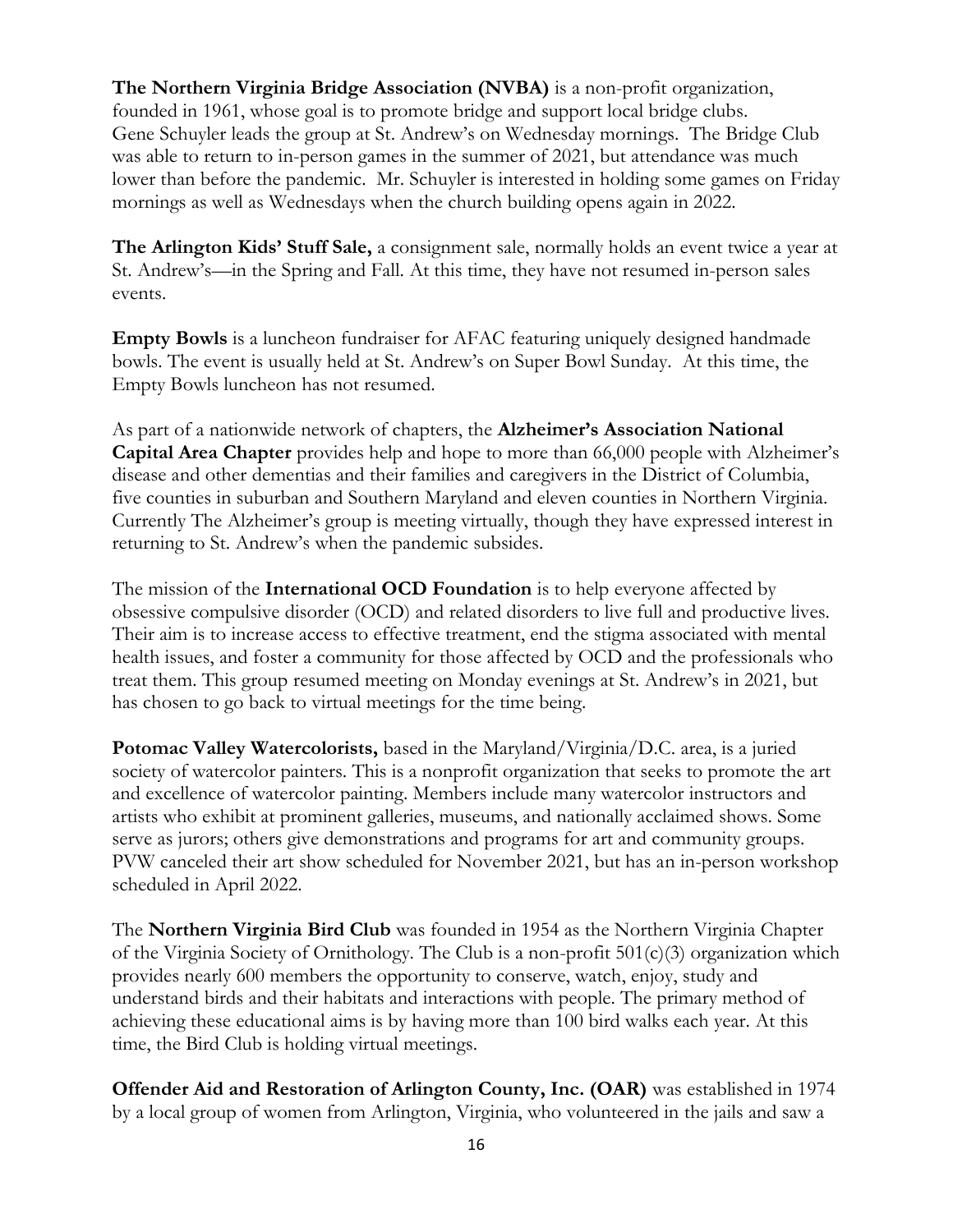need for ongoing support of prisoners and ex-offenders who remained largely ignored and forgotten by society. OAR continues to serve the county of Arlington and the cities of Alexandria and Falls Church. Because of the pandemic, OAR has not resumed its annual Christmas Wrapping Party, normally held each December at St. Andrew's.

The **Arlington Artists Alliance** is a non-profit organization serving and supporting artists in Arlington County. The Alliance works with participating local businesses, churches, and educational institutions to hold art shows in their spaces. The Alliance also provides a support network to members, allowing regional artists to share ideas. The Alliance's annual sale, the *It's A Steal Art Show*, was held at St. Andrew's in August of 2021.

The **Arlington Neighborhood Village** (ANV) successfully held its annual Thanksgiving Potluck and annual Holiday party at St. Andrew's in November and December of 2021.

St. Andrew's hosted the **Red Cross Blood Drive** four times in 2021: February 2, June 1, September 28, and November 30; two of those days exceeded 100 completed donations for the first time! The Red Cross appreciates our undercroft and its easy access (no stairs) for their equipment. And with their commercial donations spiraling downward in 2020 and 2021, community-based donation centers have become very important, especially since some church donation centers have become too small to accommodate the growing need for larger spaces. – *Thank you to Peter Wehmann for submitting this summary.*

**The DC Modern Quilt Guild** held their annual meeting at St. Andrew's in August of 2021. This guild has over 120 members and provides quilts to DC Diaper Bank and Comfort Cases. In 2020 they donated over 200 quilts.

### **ENDOWMENT FOR OUTREACH AND HUMAN NEEDS Ms. Marcela Scott Chair**

The Outreach Committee had another outstanding year and distributed \$1,000.00 in two scholarships along with \$2,934.00 in grants to deserving organizations from its 2021 earnings. Because the financial year was ended in August of 2021 as required by the Outreach Constitution, only 8 months of income were available to distribute this fiscal year.

Since December 2016, Marcela Scott has served as the Endowment Chair with Richard Knight as Treasurer, Dave Smith as Deputy Treasurer, and Priscilla Carey, and Peter Wehmann as Endowment Committee Members. Joyce Fall – a long-time faithful member of the Committee – stepped down this past year and we are grateful for her service. The Committee would welcome new members.

The Endowment enables Parishioners to make planned giving bequests in their Wills and Trusts, and to make direct donations to it. It is a separate legal fund recognized by the Internal Revenue Service as a  $501(c)(3)$  entity with its own tax number, and managed by a Committee appointed by the Vestry.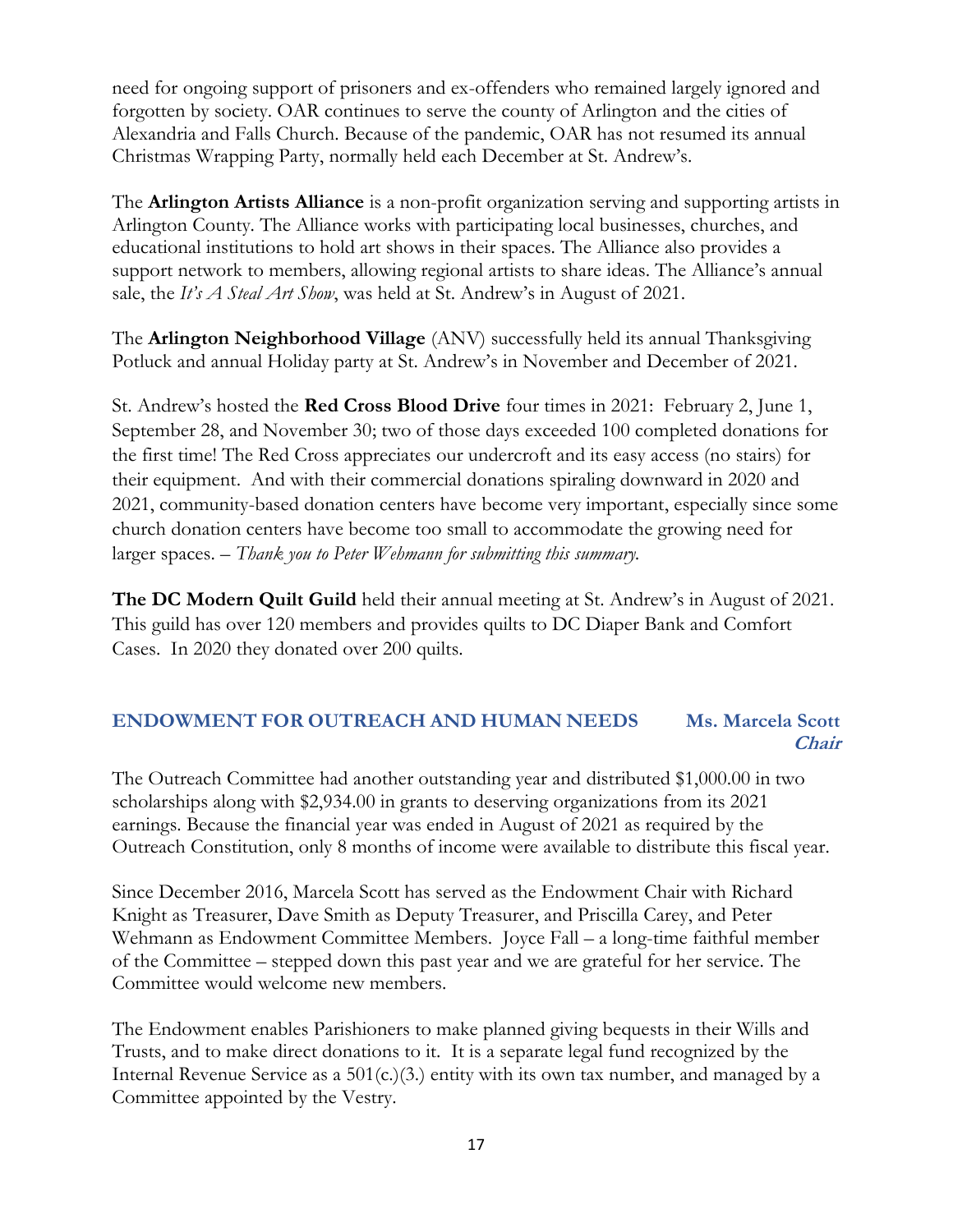Investments of the Endowment are made by its Wells Fargo Advisor's professional financial adviser who annually reviews its portfolio and makes recommendations. It distributes 90% of the annual income and invests 10% for long-term growth.

The Endowment was established upon the initiative of Harry Amos in 1991, who became its principal donor, and grew in assets to \$165,022.56. The End of Year statement shows \$71,431 in unrealized portfolio gains.

Financial Highlights: January 1, 2021 to December 31, 2021. Dividends & Interest \$5,484.55

Grants, Distributions and Expenses made in 2021:

| Scholarships (2)  | \$1,000.00 |
|-------------------|------------|
| Outreach for 2021 | \$2,934.00 |
| WFA Advisory Fee  | \$250.00   |

Investment Account Assets - December 31, 2021: \$ 165,022.56

# **Ministries of Parish Life**

### **WELCOME AND FELLOWSHIP Ms. Jean Lynn**

The Welcome and Fellowship Committee had 5 events during 2021 despite the pandemic! In May – when the virus appeared to be slowing down, we had a baby shower for Reverend Dorota and Colin. Designed to be outside, the rains rushed in mid-shower and we all went into the undercroft to finish celebrating and share fellowship while social distancing.

In the fall, we hosted a wedding shower for Josh and Brandon with a Greek food theme as Greece is where they planned on going to for their honeymoon. We also said goodbye the same day to Reverend Rachel and hosted a light brunch of vegan food between the 8 and 10 AM services.

We celebrated Dorota's return on October 31 and then hosted back-to-back receptions -one for the members of the church being confirmed or received into the Episcopal Church and the second for St. Andrew's Day. The Bagpipers were there in all their splendor and we marched in procession from the parking lot into the front doors of the church. A lovely reception in the undercroft followed and was well attended.

Amidst the above, we tried for a few brief weeks to bring back the coffee hour, but alas it was not to be with the Omicron variant out there being very contagious. We are hopeful that 2022 will be healthier for us all in the community and we will again be able to be more active. Special thanks to the members of the W & F ministry: Elissa Ghosh, Jen Gowetski, Debbie Green, Carol Kiranbay, Craig Lawrence. Joan Lawrence, Jen Madsen, Laura Schultz, Peter Wehmann and Karen White.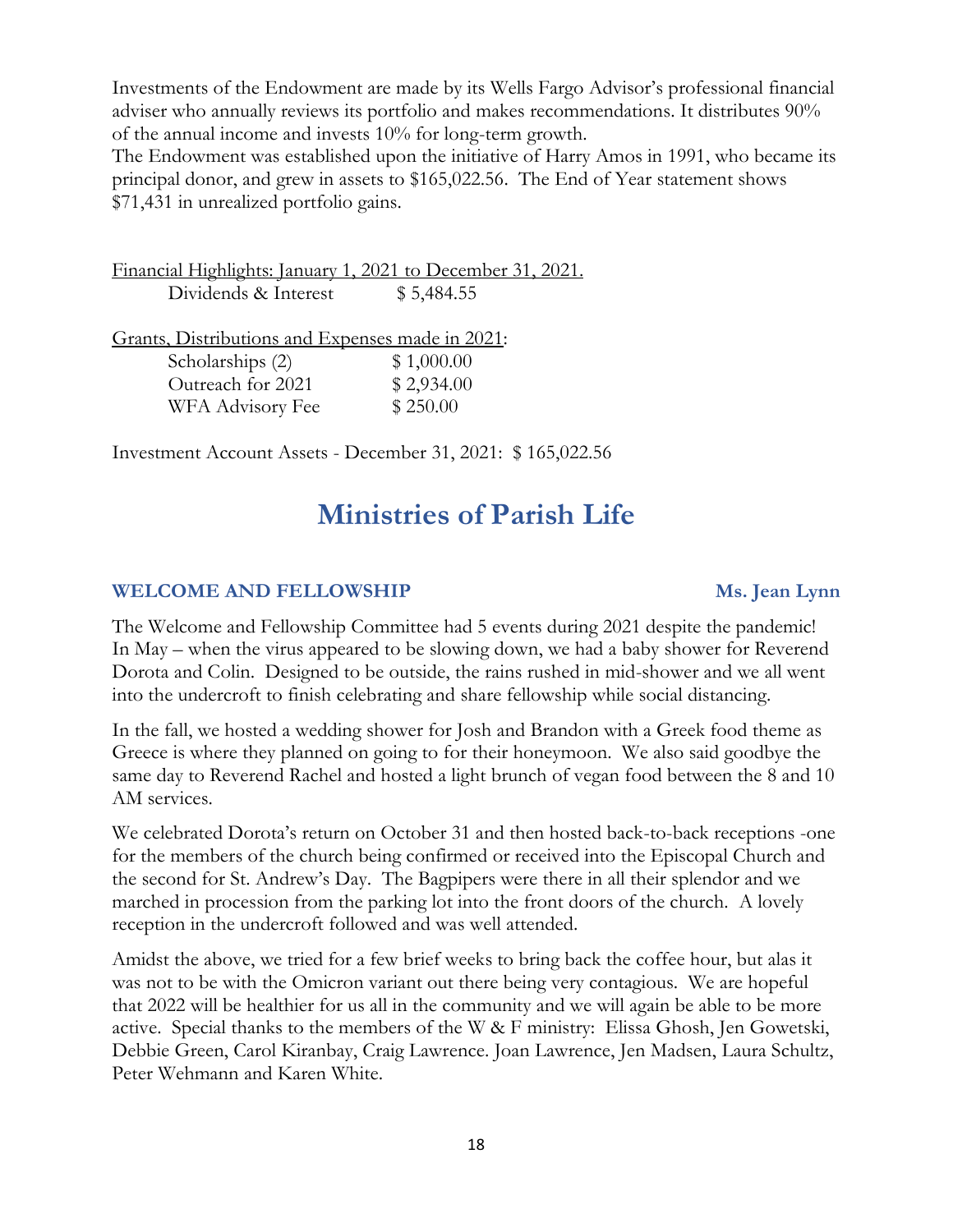#### **ST. ANDREW'S PLAYERS Ms. Jane Massant**

# **Mr. John Williams**

The St. Andrew's Players entered 2021 with at least 3 sets of plans to rescue our Covidcancelled 2020 production, *The Wizard of Oz*. In the end, our chosen alternative was dictated by licensing and copyright considerations as much as by the pandemic. Fortunately, we had a brilliant dress rehearsal performance to start with. Having stayed in touch via zoom meetings and email, many of the cast, crew, and musicians made themselves available for filming some additional footage in May. This allowed us to stream in late June and early July an edited version of the performance, along with freshly conceived post-script "meet the cast" costumed vignettes. Although our viewership may not have been as large in number as it might have been for a live performance, we were able to reach distant family and friends more available for remote viewing.

While facing a number of pre-production challenges (re-negotiating terms and costs with our licensor; learning the basics of film editing in preparation for work with our professional editor; and writing, within the confines of our license agreement, new scenes for the postscript), we owe tremendous thanks to: 1)Bas Bakker and John Craig for their time and expertise recording outdoors amidst air and traffic noise, not to mention the cicadas; 2) Joan Lawrence for ensuring that every child and adult had the opportunity to perform in their original costume, even if that meant resizing; 3) Ted Edwards for his dedication and skill in constructing, dismantling and storing major set pieces; 4) Cast parents and parishioners who were on-site to monitor and enforce covid safely protocols and supervise junior actors; 5)The parish and staff for their cooperation, flexibility, and support over the 3 weeks of filming and subsequent promotion of this unprecedented effort. The final product was better than we could have hoped for. Needless to say, it could not have happened without the above-mentioned support as well as the dedicated, amazingly enthusiastic and talented cast and crew.

Looking ahead to the St. Andrew's Players 50<sup>th</sup> Anniversary year, 2022, a committee was formed this past fall to consider various ways in which to celebrate the occasion.

Members of the Committee include: Helen Ely, Christine Ensley, Elissa Ghosh, Brandon Heishman, Joan Lawrence, Jane Massant, Mallory Nonnemaker, Robert Watson, John Williams, and Anne Wintermute. Based on a survey that the Committee circulated within the parish and sent to approximately 150 former Players, plans will be finalized in the coming months. We will then announce some specific details for events which will mark our 50th Anniversary. We would like to kick off the year with a St. Patrick's Day Dinner and host some virtual cast reunions this spring. Larger events are most likely to take place in the fall. We are, as always, hoping that these activities will have appeal to parishioners of all ages.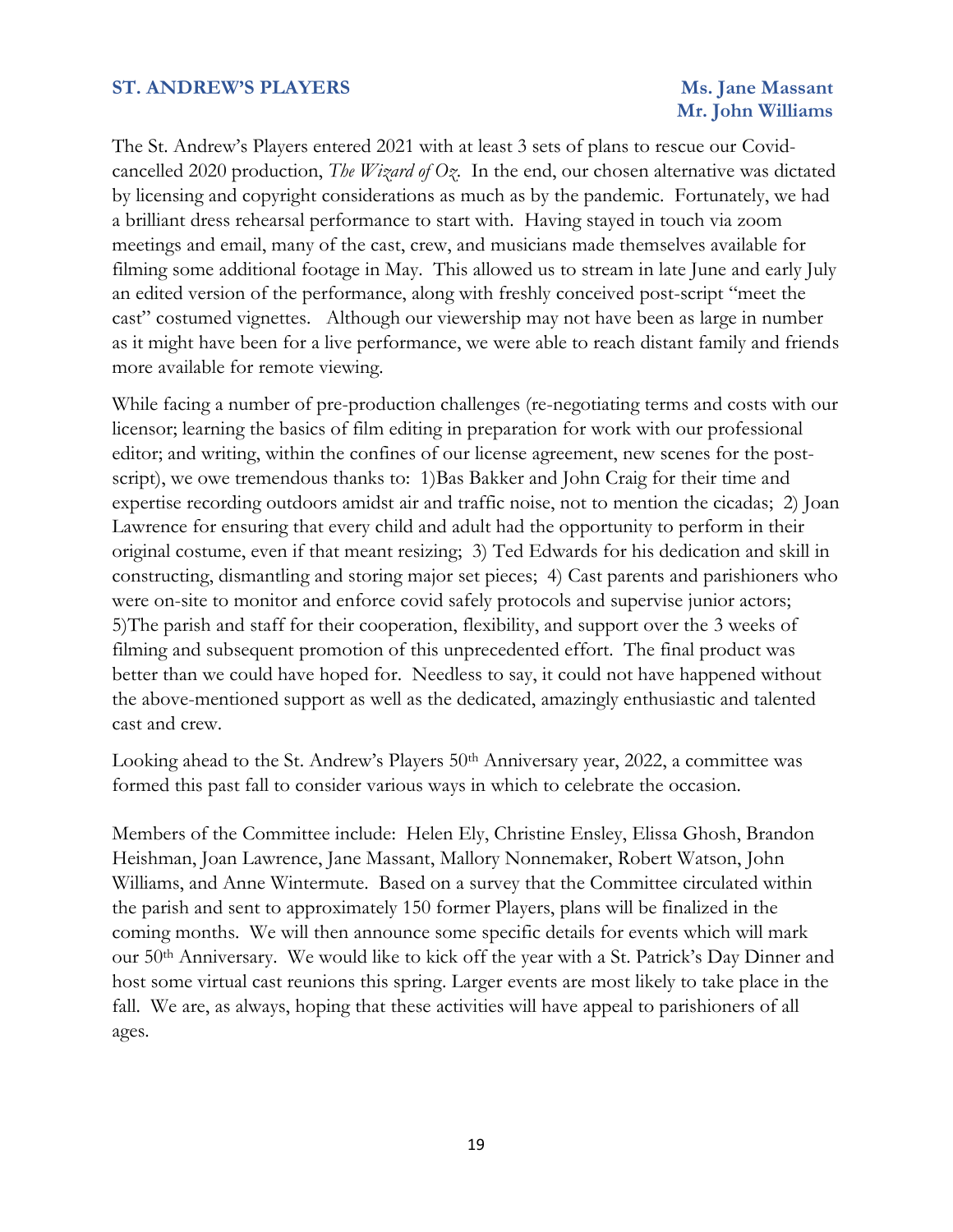### **POETRY FEST** Ms. Helen Ely

After gathering virtually via Zoom for the 2020 poetry fest, we were all pleased to be able to meet in person this year. The event took place at 3 p.m. on July 11, 2021. To ensure adequate space for social distancing, we met in the sanctuary instead of the lounge. Fourteen people signed up to share poems on the theme of new beginnings. Tom Cassidy opened the session with a prayer and also led off the poetry.

We added a new feature this year: a poetry quiz, to be inserted about half way through the program. Quiz master Peter Wehmann explained the rules. He would read questions related to poets or poetry and anyone who knew the answer would call it out. The person with the most correct answers would be rewarded with a small prize. This year's winner was Libby Schollaert.

After the poetry, we adjourned to the lounge to enjoy some individually portioned refreshments.

#### **CONGREGATIONAL CARE Ms. Karen White**

The Congregational Care Committee provided continuing care to parishioners in 2021 with prayers, visitations, cards, flowers, meals, transportation, and communion. This past year saw two families welcome babies and one parishioner celebrate her 99<sup>th</sup> birthday, which demonstrates the wide expanse of this parish. The committee supported them with meals and flowers as they celebrated these occasions. The committee also provided meals to families after surgery, recovering from COVID, and facing long term illnesses. Additionally, we were able to provide communion to "shut ins" and expand Eucharistic Visitors through the Diocese. Finally, the committee had the honor to assist with a reception after the funeral of a long term parishioner who herself participated in the committee's work in years past.

Goals for 2022 are to continue to grow the committee, ensure folks needing help are identified so help can be provided, and expanding Eucharistic Visitors to provide communion to parishioners unable to attend services.

#### **ST. ANNE'S GUILD Ms. Joyce Fall**

St. Anne's Guild, an established women's group of over 50 years, meets quarterly in the lounge. Our goals are Fellowship, Hospitality, Spiritual Enrichment and Outreach. ALL are welcome to attend. Meetings are held on the second Tuesday in March, June, and September, and the first Tuesday in December. Meetings comprise a short business discussion, lunch and a program.

#### **Our 2021 programs**:

This year the Guild held all four of its quarterly meetings.

- Mar 2021 Mallory Nonnemaker, Family Ministries Director. Spoke on the path that led her to her ministry. (via Zoom)
- Jun 2021 Vestry Wardens Susan Thomas and Christine Ensley shared with us the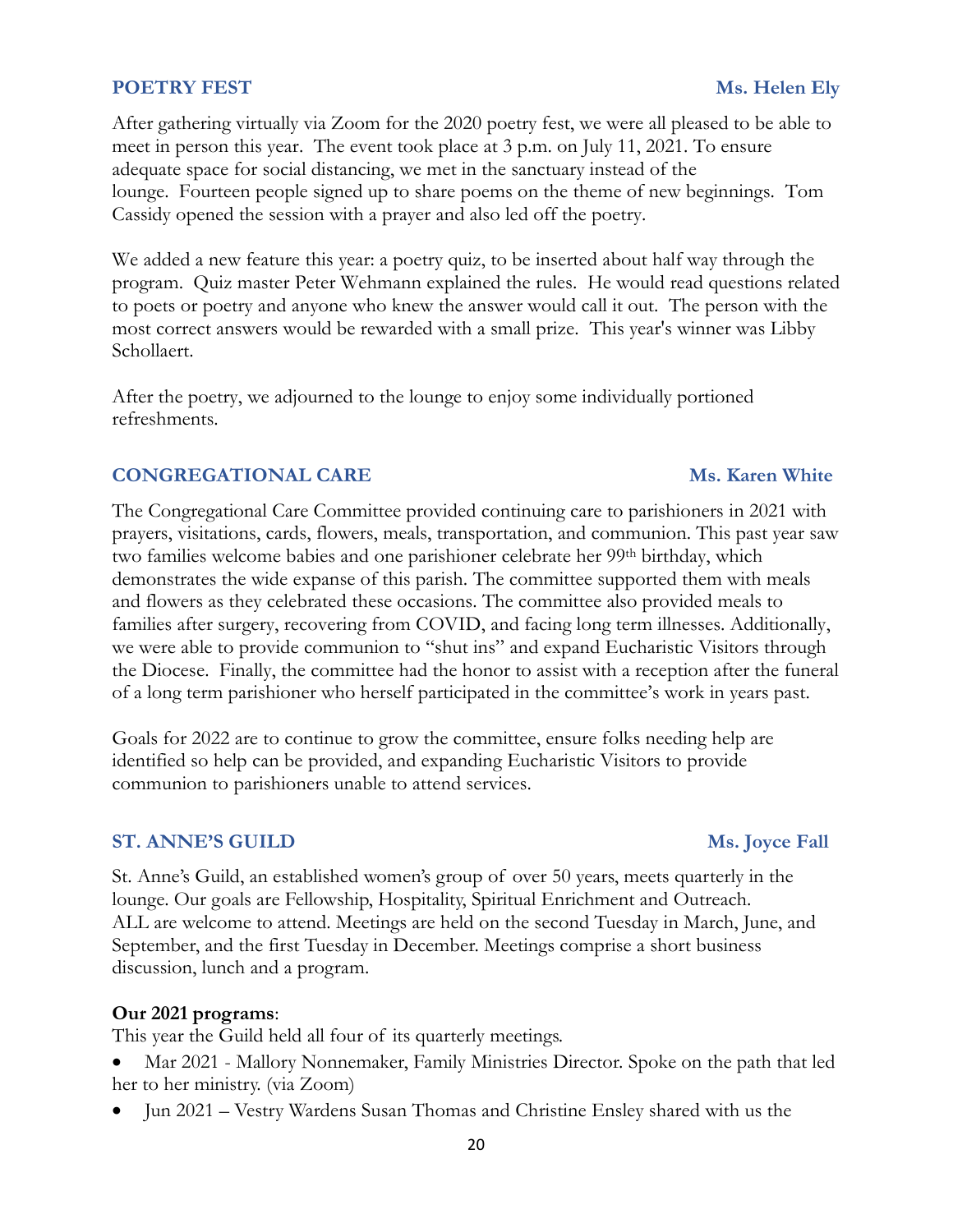events in our parish, with the return to in-person services and while Rev. Dorota was on parental leave.

• Sep 2021 – Rev. Rachel Rickenbaker, Supply Priest, shared her spiritual journey becoming a Priest. (via Zoom)

• Dec 2021 – The Guild gathered and held its holiday luncheon. An afternoon of fellowship and hospitality

### **Other 2021 Activities**:

August – Organized church kitchen after renovation. September – Celebrated Trudy Koczyk's 99th birthday.

 Trudy is a founding member of St. Anne's Guild and past president. Mar-Nov – St. Anne's Garden

#### **Outreach**

Voluntary contributions provide the means for in-reach and outreach. St. Anne's Guild 2021 outreach support included monetary support to St. Vincent's Center, Haiti, Lutheran Social Services of the National Capital Area (Afghan allies/refugee resettlement), Doorways for Women and Families in Arlington, and Arlington Thrive.

Members of our Guild include Joyce Fall (chair), Janey Cartmell, June Dudley, Ruth Duvall, Helen Ely, Joan Fern, Debbie Green, Carol Kiranbay, Trudy Koczyk, Lloyd Starns, Barbara Taft, Florence Tanabe, Rosalia Williams, Karen White and Mary Youman. (Our 2021 Vestry Liaison was Sarah Flowers.) For more information, please contact Joyce Fall.

# **Ministries of Finance**

#### **FINANCE COMMITTEE** MS. Doris Smith

**Financial Reporting:** End-of-year financial status is captured in the Treasurer's input to the Diocese-mandated Parochial Report, which is provided to the Vestry for consideration during the February meeting. The Vestry receives regular financial updates as part of the monthly Treasurer's report. These updates are included with minutes from the monthly Vestry meetings, which are available to the congregation.

**Financial Position 2021:** We began 2021 with a projected deficit budget of \$27K. The budget approved by Vestry included necessary contributions into our long-term, capital reserve account – the Donnelly Fund. The Vestry recognized the continued impact of the COVID-19 pandemic on our financial position. The decrease of income from our Community Partners for building use continues to be a significant loss. The approved 2021 budget provided funds to cover required expenses to maintain our campus and staffing to continue our St. Andrew's mission. Thanks to the generosity of St. Andrew's parishioners and friends, we are able to end 2021 in a 'budget balanced' position. Through your generous support, our projected deficit for 2021 is now a budget surplus of \$29.6K as depicted on the next page.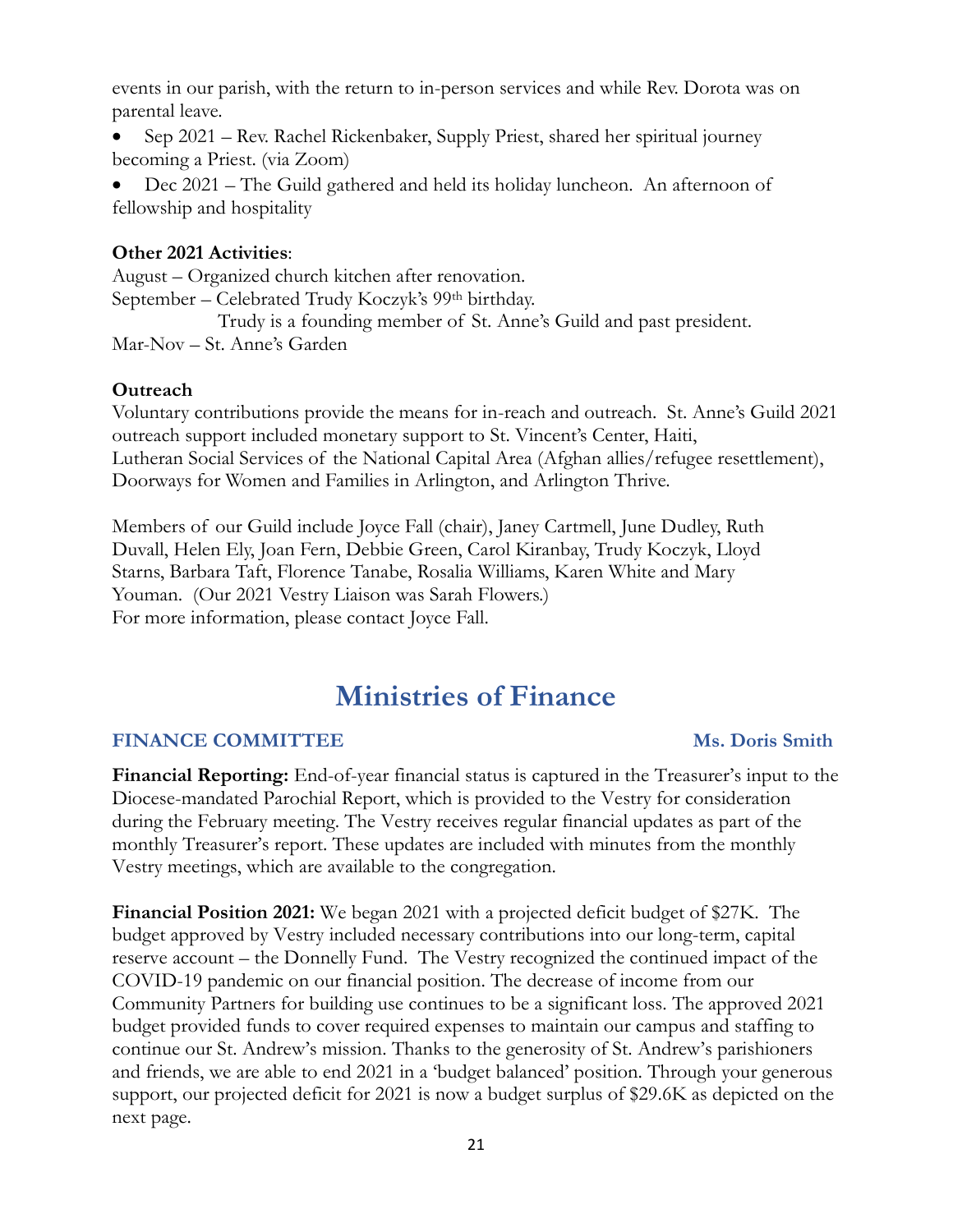| <b>St. Andrew's Episcopal Church - Arlington VA</b> |                              |               |              |  |  |
|-----------------------------------------------------|------------------------------|---------------|--------------|--|--|
|                                                     | 2021 Financials              |               |              |  |  |
|                                                     | <b>Account Name</b>          | 2021 Annual   | 2021 Actuals |  |  |
|                                                     |                              | <b>Budget</b> |              |  |  |
| Income                                              |                              |               |              |  |  |
|                                                     | General Pledge Income        | \$336,594     | \$365,596    |  |  |
|                                                     | <b>Other Donations</b>       | \$4,000       | \$16,470     |  |  |
|                                                     | <b>Christmas Tree Sales</b>  | \$18,000      | \$18,623     |  |  |
|                                                     | Miscellaneous Income         | \$37,531      | \$38,218     |  |  |
|                                                     | <b>Total Income</b>          | \$396,125     | \$438,907    |  |  |
| <b>Expenses</b>                                     |                              |               |              |  |  |
|                                                     | <b>Anglican Communion</b>    | \$28,325      | \$28,000     |  |  |
|                                                     | Worship                      | \$122,907     | \$117,296    |  |  |
|                                                     | Music & Choir                | \$30,361      | \$28,236     |  |  |
|                                                     | Altar Guild                  | \$696         | \$656        |  |  |
|                                                     | Church Leadership            | \$1,450       | \$300        |  |  |
|                                                     | <b>Family Ministries</b>     | \$23,837      | \$19,988     |  |  |
|                                                     | <b>Spirituality Groups</b>   | \$100         | \$50         |  |  |
|                                                     | <b>Formation</b>             | \$179,351     | \$166,526    |  |  |
|                                                     | <b>Buildings and Grounds</b> | \$147,407     | \$160,473    |  |  |
|                                                     | Office                       | \$45,222      | \$36,838     |  |  |
|                                                     | Finance                      | \$8,750       | \$6,094      |  |  |
|                                                     | <b>Christmas Tree Sales</b>  | \$9,600       | \$8,468      |  |  |
|                                                     | <b>Stewardship</b>           | \$210,979     | \$211,873    |  |  |
|                                                     | Congregational Care          | \$600         | \$707        |  |  |
|                                                     | Welcome and Fellowship       | \$900         | \$640        |  |  |
|                                                     | Shrine Mont Spirituality     | \$100         | \$0          |  |  |
|                                                     | Communications               | \$2,505       | \$1,555      |  |  |
|                                                     | <b>Fellowship and Caring</b> | \$4,105       | \$2,902      |  |  |
|                                                     | <b>Community Outreach</b>    | \$500         | \$0          |  |  |
|                                                     | <b>Total Expense</b>         | \$423,260     | \$409,300    |  |  |
|                                                     | <b>Net Operating Income</b>  | $-$27,135$    | \$29,607     |  |  |

| <b>St. Andrew's Episcopal Church - Arlington VA</b><br>2021 and 2022 Financials |                              |                              |  |  |
|---------------------------------------------------------------------------------|------------------------------|------------------------------|--|--|
| <b>Account Name</b>                                                             | 2021 Annual<br><b>Budget</b> | 2022 Annual<br><b>Budget</b> |  |  |
| <b>Income</b>                                                                   |                              |                              |  |  |
| Pledges                                                                         | \$336,594                    | \$349,345                    |  |  |
| <b>Other Donations</b>                                                          | \$4,000                      | \$4,000                      |  |  |
| Christmas Trees and Other                                                       | \$20,531                     | \$19,231                     |  |  |
| <b>Rental Income</b>                                                            | \$35,000                     | \$35,000                     |  |  |
| <b>Total Income</b>                                                             | \$396,125                    | \$407,576                    |  |  |
| <b>Expenses</b>                                                                 |                              |                              |  |  |
| Diocese                                                                         | \$28,325                     | \$28,000                     |  |  |
| Worship                                                                         | \$122,907                    | \$123,414                    |  |  |
| Music                                                                           | \$30,361                     | \$30,765                     |  |  |
| Formation                                                                       | \$26,083                     | \$24,017                     |  |  |
| <b>Buildings and Grounds</b>                                                    | \$147,407                    | \$158,845                    |  |  |
| Office and Finance                                                              | \$53,972                     | \$61,475                     |  |  |
| Other                                                                           | \$14,205                     | \$14,670                     |  |  |
| <b>Total Expense</b>                                                            | \$423,260                    | \$441,186                    |  |  |
| <b>Net Operating Income</b>                                                     | $-$27,135$                   | $-$ \$33,610                 |  |  |

**Financial Position 2022:** Our fiscal outlook for 2022 will remain challenging. However, your continued generosity, through your pledges in this year's stewardship campaign, has made our position manageable. We project a ~\$33.6K deficit (see above). The Vestry has aligned funding from reserves to cover the gap if required.

**Audit:** As required by the Diocese, St. Andrew's Vestry appointed an audit committee comprised of Bas Bakker, Ted Edwards, and Heath Flowers to complete the 2020 Audit. The findings were reported to the Vestry in August. The Committee did not find any major deficiencies with the 2020 Audit. Several recommendations were suggested that are being reviewed and implemented as needed.

**Financial Management:** The responsibility and management of the Church Finances is comprised of a team. Throughout the year, I work closely with our CPA Beth Calaman, whose experienced business practices are invaluable to our finances. Our Parish Administrator, Emily Blecksmith, provides consistent day-to-day support for oversight on approvals and tracking invoices and donations, and processing payments.

I am grateful to our rector, Dorota Wright-Pruski, for her support and encouragement during the past year. One of the privileges of serving for the Vestry at St. Andrew's is the opportunity to work with dedicated individuals for a common purpose. It has been a rewarding experience to work with the Wardens, the Vestry, and the members of the Finance Committee.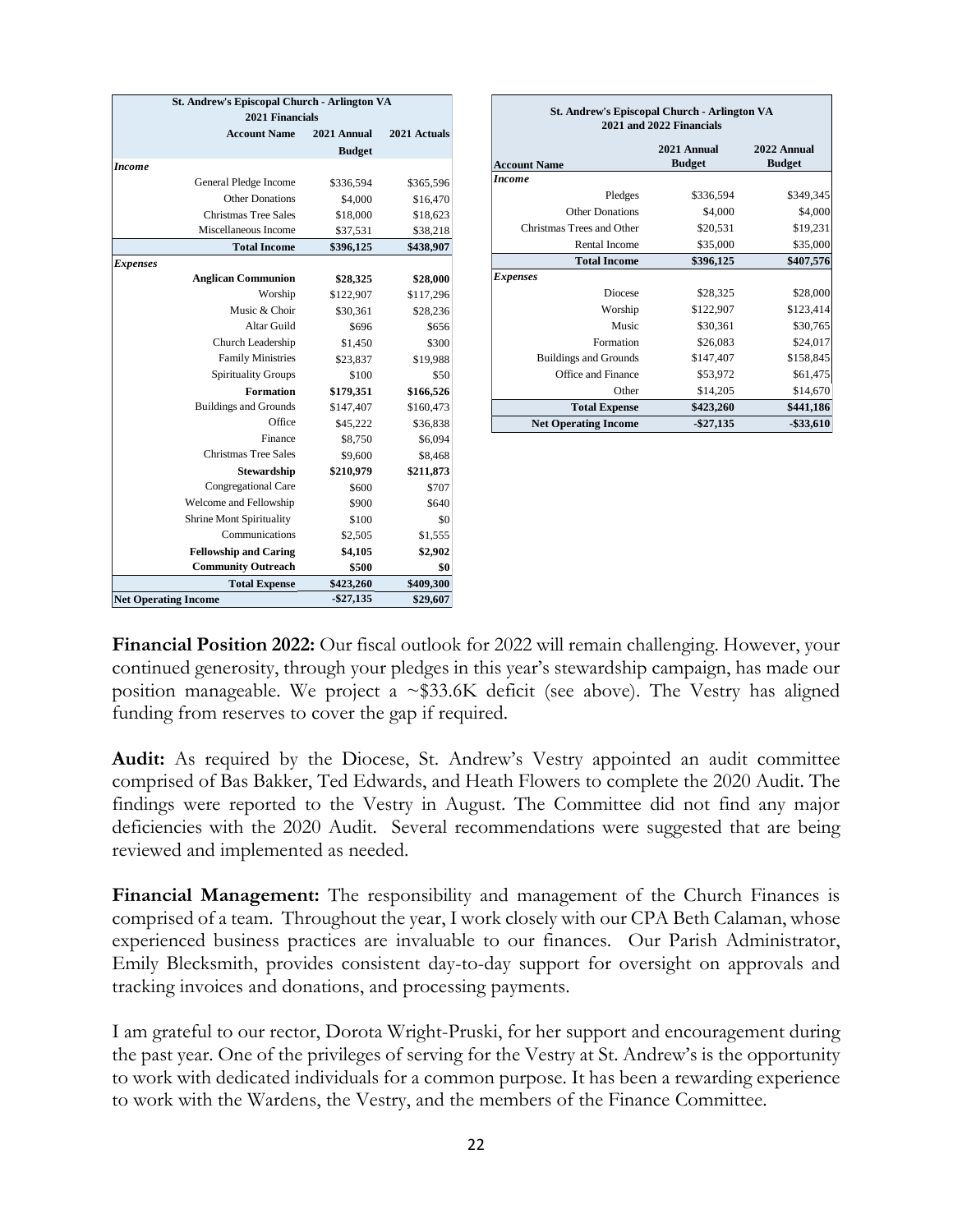I would also like to thank the members of the Counting Ministry —Joy Oakes, John Bartlett, Warren Duvall, Ted Edwards, Joyce Fall, Joe Klem, Debbie Green, Bob Len, and Warren Marton for their important and ongoing service to the overall financial operation of the church.

As we close the books on 2021 and start a new operating year, I am grateful to all parishioners and friends of St. Andrew's. The church can only sustain its mission because of you. Thank you for your ongoing support and generosity!

# **Stewardship**

#### **WE'RE ALL IN THIS TOGETHER Ms. Jennifer Gowetski**

**Ms. Jennifer Madsen, Chair Ms. Mary Lynn Rynkewicz**

The challenges of the pandemic proved no match for the generosity of St. Andrew's parishioners in 2021. While the church's financial position is still projected to be in a deficit in 2022, the pledges made by 51 households (as of January 24) will give the Vestry muchneeded clarity about our financial position and drive informed decisions to manage our costs.

Many, many thanks to all for the generosity with which you have pledged to share your blessings, and through which we will continue to pursue our important ministries in Arlington, the United States and overseas, as well as to care for our church plant.

The Stewardship Committee sent a letter to the parish on October 26 introducing the abbreviated Stewardship campaign and addressing how the pandemic had altered the church's financial situation. We included an insert on ways to give to St. Andrew's and noted that 100% of the Vestry had already pledged at the kick-off of the campaign.

In November, three parishioners shared their testimonials during the Sunday worship services, and four parishioners wrote testimonials that appeared in the weekly e-newsletter *Shining the Light*. Following church tradition, the in-gathering of pledges occurred on St. Andrew's Day (Nov. 21). Throughout the campaign, the Communications Team, the Vestry, Emily Blecksmith and others provided critical support. Thanks to everyone whose generosity has helped to make St. Andrew's a beacon of light during these trying times!

#### **COUNTERS Ms. Joy Oakes**

Members of the Counters Ministry provide an essential service for the St. Andrew's community. As a bonus, members get to know an interesting cohort of brother and sister parishioners. And no higher math is required!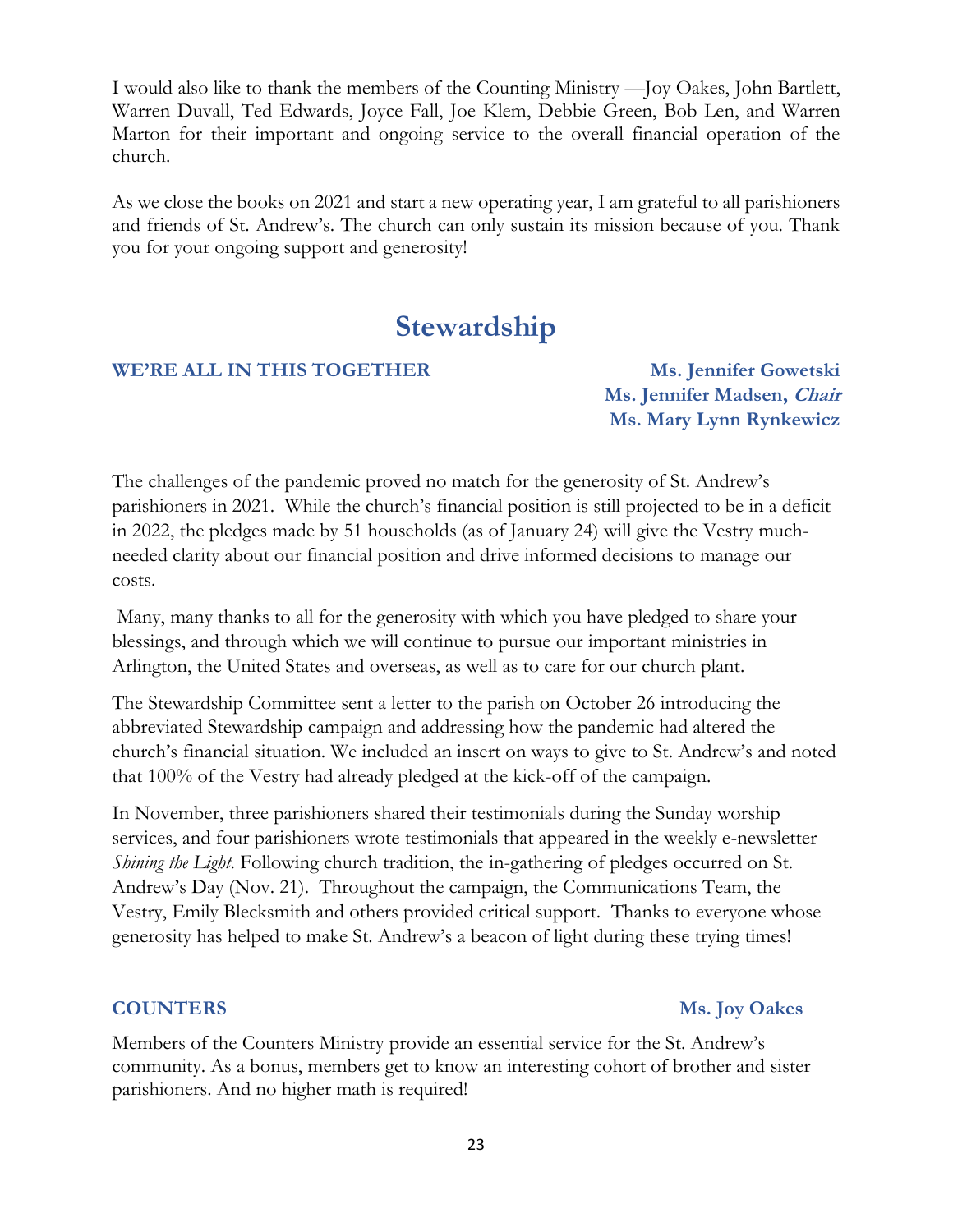In 2021 we welcomed Joe Klem as a new member of the Counters Ministry. Other active members throughout the year included Jane Bartlett, John Bartlett, Warren Duvall, Ted Edwards, Joyce Fall, Debbie Green, Bob Len, Warren Marton and Joy Oakes. As 2022 begins, we say a heartfelt "Thank You!" to Jane and Ted, each of whom is stepping off the team after many years of dedicated and cheerful service, and we welcome Doris Smith as an official member. As we return to in-person meetings, we are hoping to add a few more members.

After Sunday in-person services, a two-person team counts cash and checks received during the week and the contributions collected during the two services. We also serve at special events, such as Christmas tree sales and Players' performances. When in-person services are paused, at some point each week a two-person team processes what St. Andrew's receives in the mail. When someone is unable to fulfill his or her assignment, the rest of the team pitches in. Want to learn more? Please contact Joy Oakes.

### **GOLDEN JUBILEE TRUST** Mr. John Williams

**PURPOSE:** To create a permanent endowment from which earnings can fund and support activities and interests of the Parish.

**MISSION:** The Trustees of the St. Andrew's Golden Jubilee Trust are committed to the prudent stewardship and growth of the Trust and to working with the Vestry to fund capital projects beyond the routine and ordinary expenses of the Parish.

### **KEY FINANCIAL DATA (as of September 30, 2021, the end of the Trust's fiscal year)**

| <b>ITEM</b>                              | <b>FY 2019</b> | <b>FY2020</b> | FY 2021*  |
|------------------------------------------|----------------|---------------|-----------|
| Income                                   | \$13,996       | \$12,188      | \$12,004  |
| <b>Expenses</b>                          | $\$0$          | \$0           | \$0       |
| <b>Contributions received</b>            | \$210          | \$0           | \$2,996   |
| <b>Net Asset Value</b>                   | \$418,048      | \$455,065     | \$526,411 |
| <b>Distributions</b> made                | \$500          | \$500         | \$50,000  |
| Accumulated income and<br>appreciation** | \$190,968      | \$227,576     | \$296,335 |

*\* Preliminary.*

*\*\* Amount potentially available for reinvestment or distribution.*

**RESULTS AND DISTRIBUTIONS:** Due to strong market conditions, the net asset value of the Trust's investment portfolio increased by 15% in fiscal year 2021 despite the distribution of \$50,000 to the St. Andrew's Capital Campaign in December 2020, which is part of the Trust's 2021 Fiscal Year. No other distributions were made in FY 2021. The Trustees look forward to working with the Vestry in 2022 to fund one or more appropriate projects.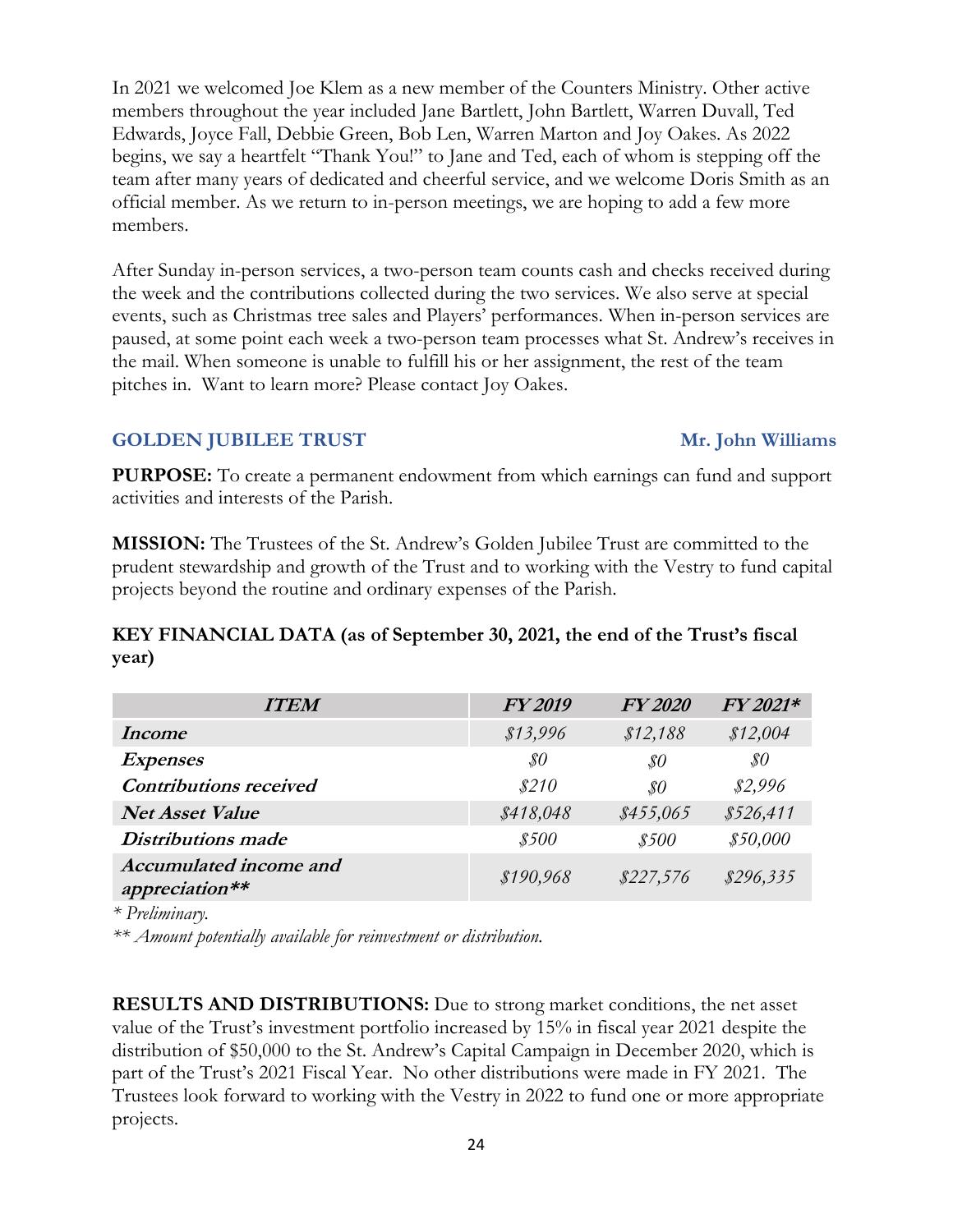**FUNDING:** The Trust is funded by voluntary contributions, gifts and bequests outside of the Parish's operating budget. All contributions to the Golden Jubilee Trust are deposited to a Trust account separate and distinct from the Parish's other financial accounts, and then invested. All contributions are counted as principal. All investment income — including dividends, interest and realized capital gains from asset sales — are counted as income.

**GOVERNANCE:** The Golden Jubilee Trust is governed by a Constitution adopted by the Parish in 1996 and revised in 1999 and 2010. The Constitution establishes the rules for the governance and administration of the Trust, including its investment strategy and operating and use strategy.

**MANAGEMENT:** The Golden Jubilee Trust is managed by a Committee of three Trustees, appointed by the Vestry upon the recommendation of the Rector. The 2021 management team was: Trustees John Williams (Chair), Sarah Petcher (Secretary) and Dave Smith; and Treasurer – Beth Calaman.

The 2022 management team and their term expiration dates are: Trustees John Williams – currently serving until replaced; Sarah Petcher - term ending December 31, 2022; Dave Smith – term ending December 31, 2023. The Vestry is expected to name a new Trustee to replace outgoing Chair John Williams (not eligible for re-appointment) early in 2022. The Treasurer is Beth Calaman.

### **MEMORIALS COMMITTEE MS. Lloyd Starns**

The purpose of the committee is to assist parish members and others who wish to make a memorial or celebratory contribution to St. Andrew's, and to administer such funds. Membership for 2021 remained the same as in previous years and included Ruth Duvall, Carol Kiranbay, Trudy Koczyk (Emeritus) and Warren Marton.

During this past year donations were made in memory of Betty Beach and Laura Ingles, both of whom were long time parishioners. The resulting end of year balance was \$10,805.32, all of which represents Memorial Committee funds. The Memorial Garden funds have been spent, leaving a zero balance in that category.

Due to the prolonged impact of Covid, the committee has not received any requests for memorial projects. However, we would like to consider new projects and would welcome any suggestions from the staff or parishioners.

### **CHRISTMAS TREE MINISTRY** Mr. Bob Len

This year was another fantastic year for the tree sales. Once again, we started the sales on the Friday after Thanksgiving to get three selling days in the first weekend. Special thanks to Joe Klem, Mark Seip and Claire Jones for leading the advertising and marketing blitz to get the word out to the community. Of the 191 trees that were delivered from Vermont, we sold all but 10 on that first weekend and quickly sold the remaining trees the following Saturday. As I have said many times, the tree sales give us the opportunity to see friends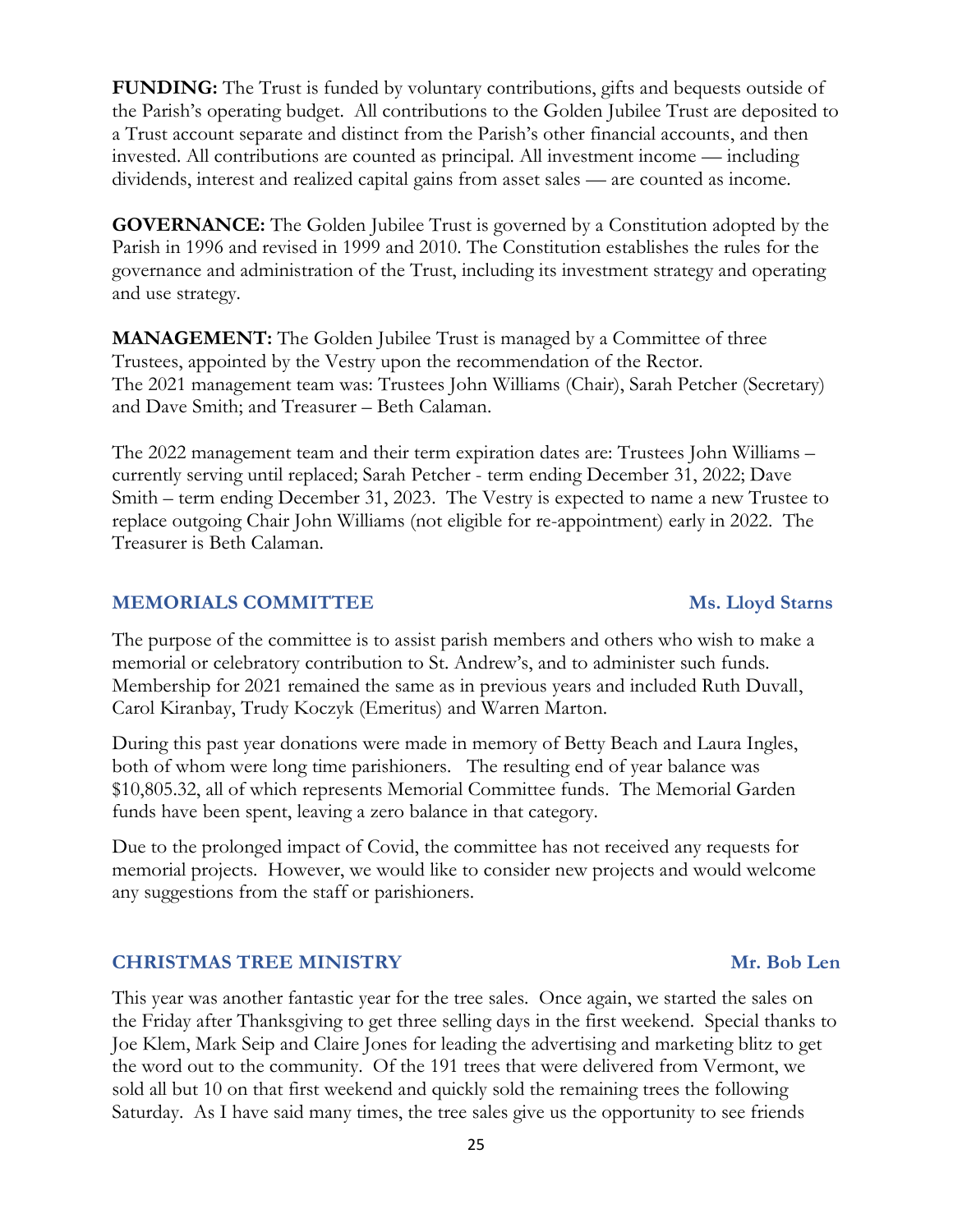from our local community who we often only see once a year when they come to buy our trees.

One of the more rewarding aspects of being a part of this ministry is the widespread support from the congregation and the way the group comes together to serve community. While the sales of Christmas trees each winter raise some funds for our church, this ministry also demonstrates the community and comradery at St. Andrews and our relationship with the broader neighborhood community. I want to give recognition to all who helped this year – Ted Edwards, Bob McCabe, Rob McDonald, John Seggerman, JC Scott, Jason Thomas, Mike Rauseo, Dave Smith, Dana Madsen, John Williams, Jon White, Mark Seip, Josh Virgadamo, and Bas Bakker.

## **Ministries of Physical Plant**

#### **DUTY OFFICER MINISTRY Ms. Jean Lynn**

### As Jim Williams mentioned in last year's report, it is important that St. Andrews maintain full control of its building even when we are in pandemic mode and the building is not in use. Our current practice when the church is not being used is for the Parish Administrator to unlock the building in the morning and a duty officer lock up in the evening, noting events on the church calendar when the building may be in use by a group outside of St. Andrews.

Special thanks to all our duty officers and their flexibility covering one another when they can't lock up as assigned. During 2021, we had seven duty officers: John Bartlett, Ted Edwards, Warren Marton, J C Scott, Mike Rauseo, Jim Williams, and Jean Lynn. The calendar has been circulated for the first half of 2022. We would welcome more members to this ministry as it would space out the number of weeks one is responsible for locking up. Please feel free to reach out to Jean Lynn if you are interested or would like to observe what is entailed when doing lock up. It takes approximately 10 minutes to check all doors and turn off lights.

#### **BUILDINGS & GROUNDS Mr. James Williams**

### **LOOKING BACKWARD, PLANNING AHEAD INTRODUCTION**

Again In 2021 the Buildings & Grounds Committee had a full dance card. That happens every year, due to B&G's can-do approach, the size of the St. Andrew's campus, the age of its buildings, the condition of its grounds and infrastructure, and the inexorable need for regular maintenance and repair.

B&G fielded a team of veteran multitaskers -- Richard Knight, Joan Lawrence, Jean Lynn, Dave Smith [our Vestry Liaison], and Jim Williams -- most of whom served other important ministries as well. B&G worked closely with volunteers on specific tasks. As examples, we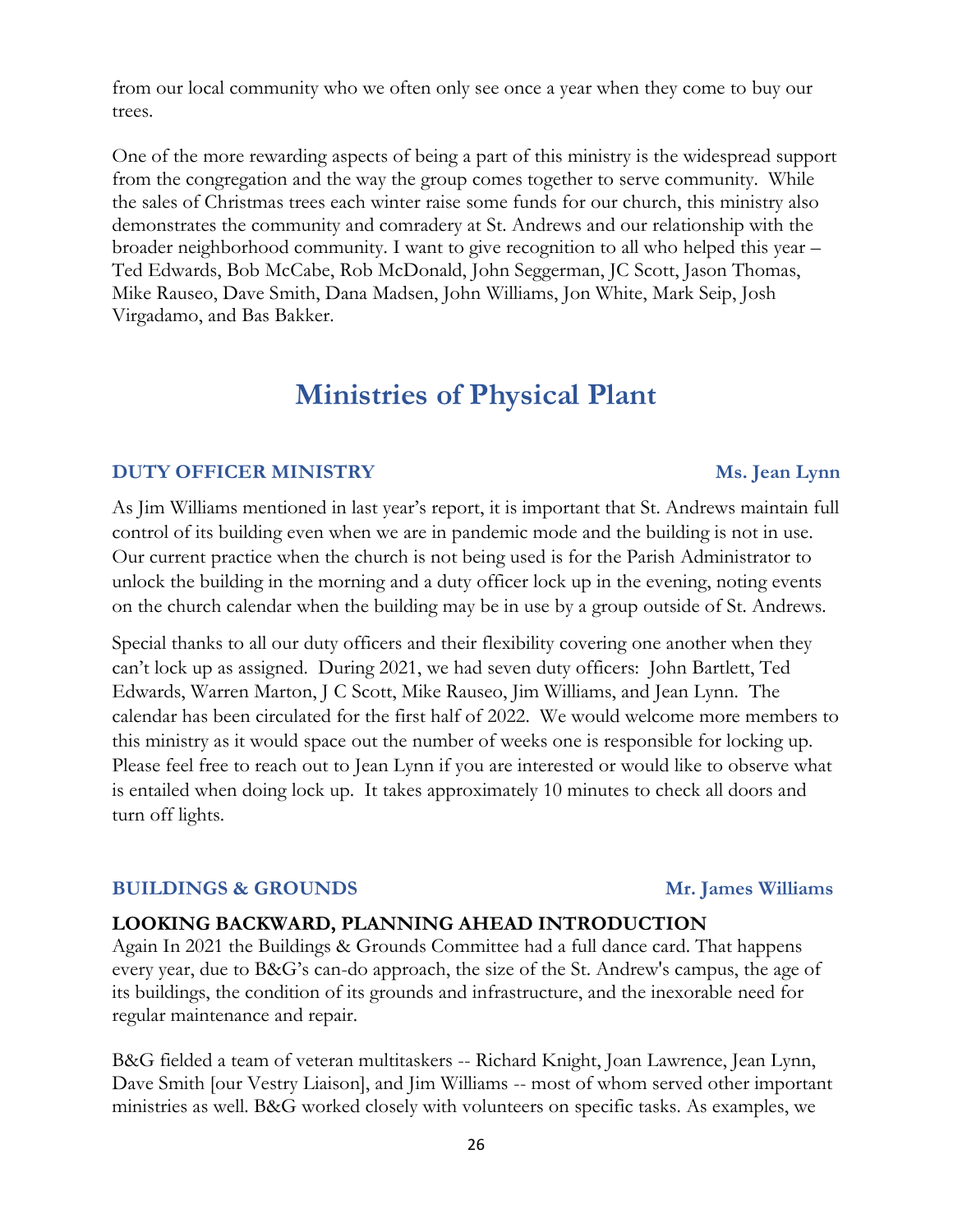supported Karen White in arranging to paint and refurbish the Library; Warren Marton in implementing projects spawned by the Sacred Spaces process [see below]; and the successful Parish Workday Cleanup on 30 May 2021.

Once a month, by Zoom or in person, B&G meets to discuss a large agenda whose issues affect the smooth functioning, appearance, and safety of this parish. These meetings are open to all. Those who are curious, or who want to take our measure, are welcome. There is no initiation fee or obligation of any kind. Who knows? You may decide to come back. We hope you do.

#### **GROUNDS: NEW CONTRACTOR FOR LAWN MAINTENANCE**

B&G's finest hour was finding and hiring a lawn-maintenance firm to succeed Greenview Landscaping, which last August ended its nearly half-century affiliation with St. Andrew's. Curtis Powers, the owner/manager of Greenview, retired for health reasons. Unable to find a successor, he closed the books on what had been a very successful business. Over the years Greenview was incredibly generous to St. Andrew's. For that reason Reverend Dorota sent Curtis a warm letter of appreciation and farewell on his retirement, together with flowers and chocolates. Curtis told us he would frame that letter and hang it on the wall of his new home in Romney, West Virginia. B&G learned on good authority that Curtis's wife, Betty, got the flowers, and that Curtis ate most of the chocolates when they arrived.

Jim spent some two months vetting companies to succeed Greenview. He began with 11 candidates which had been nominated by members of the parish and others. Two companies never replied; two told Jim they already had all the work they could handle. Of the seven remaining candidates, Jim quickly learned that three were out of our price range. That left a hard core of four companies. Jim walked the grounds with each owner, discussing issues and testing reactions. Three of the companies did a trial run by grooming the campus. At the end of this process Jim recommended to the Vestry that St. Andrew's sign a one-year contract with Seven Brothers Landscaping [SBL], based in Merrifield. The Vestry agreed, and in mid-October SBL formally succeeded Greenview. Led by Tommy Khan, the SBL crew quickly put our lawns, shrubs, flower beds, and trees in good shape for the Bishop's visit, St. Andrew's Day, and the Christmas season. SBL removed eyesores, such as the large dead dogwood behind the Chapel and the smaller dead apple tree in the Orchard, and it pruned wildly overgrown shrubs along the boundary with the stone wall and cooling tower. Neighbors took notice.

To be clear, SBL charges some \$ 6,000.00 more than Greenview did in its last year. Unlike Greenview, which uniquely among companies in our experience did snow removal at no extra charge, SBL does not offer such service. Therefore, St. Andrew's had to find a new contractor for winter work. Jim started with Great Outdoor Solutions, which in past winters had cleared snow from our campus as a piggyback on its contracted work at Cherrydale Baptist Church across the road. Great Outdoor Solutions ably cleared our whole campus after the big storm in early January, but the bill was steep. B&G began seeking a vendor to do the volume of snow removal that St. Andrew's needs and can afford. With that in mind, Richard and Jim hired a snow-plow veteran on 12 January 2022. We think he is the answer to our problem, but only time will tell. Read next year's B&G report to find out.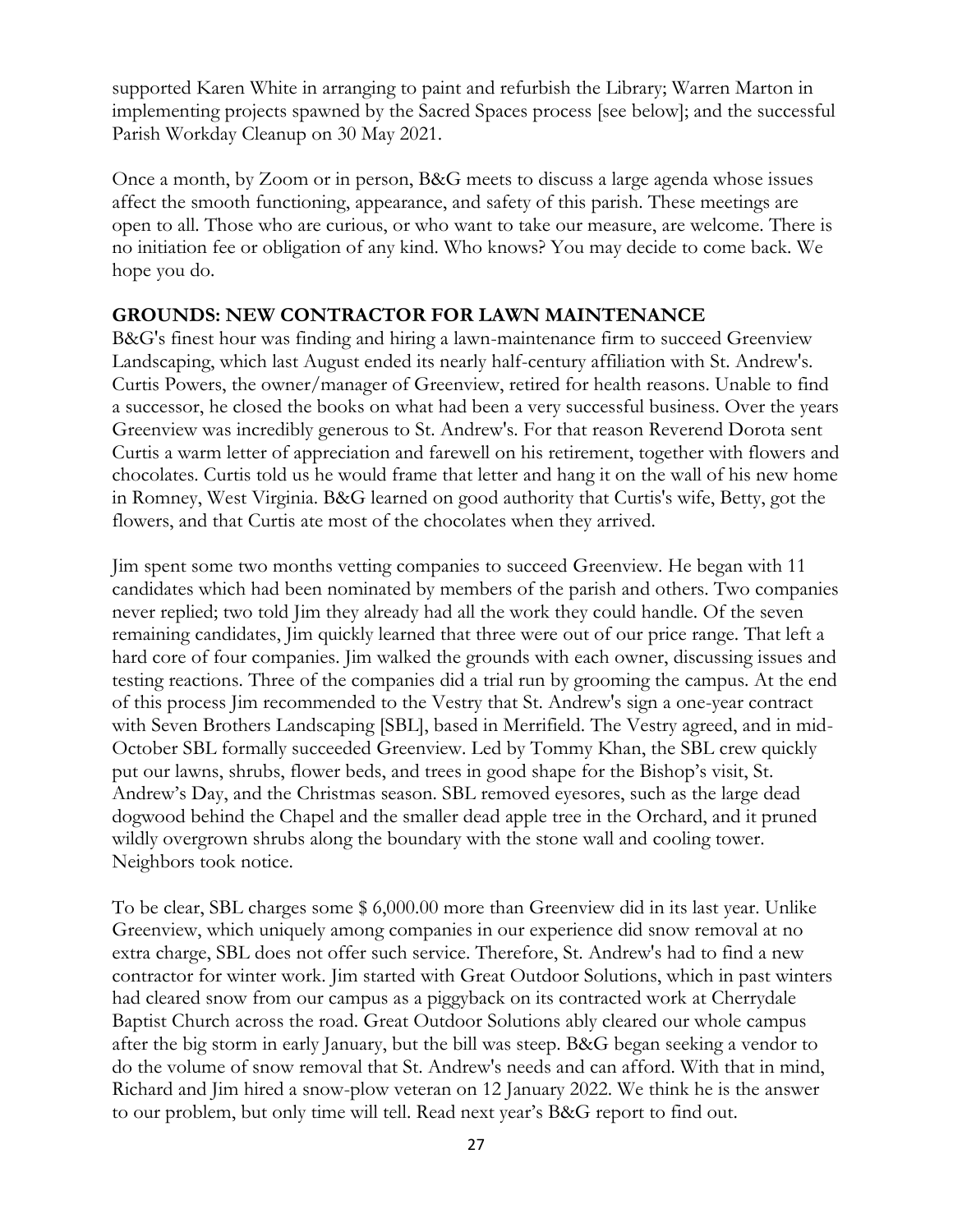### **2310 HOUSE**

For years roof replacement has hung like a Sword of Damocles over this house, but so far all seems well. Artin Roofing Services assesses the old roof twice a year when it cleans the downspouts and gutters.

In August we finally fixed a chronic problem of water seepage along the cove joints and concrete staircase in the basement. Great Outdoor Solutions repaired broken downspouts on the wall outside the kitchen, replaced the underground pipes and Y to which they were linked, and installed two cleanouts. Since that time the basement has been dry, even after severe storms. Kudos to Great Outdoor Solutions!

B&G persuaded the official part-time residents to give St. Andrew's the names and contact data for friends whom they let stay alone in the house. In case of emergency B&G wanted to be able quickly to contact those persons, whom we do not know but who temporarily have the keys to our property. Happily no such emergencies have yet occurred.

### **RECTORY**

The most important task was the replacement of a water pump in the washing machine. That was a timely fix, because that machine is now working overtime to keep up with a much larger household. In the process of replacing the pump, B&G got the names of several large-appliance repairmen in the area – a good resource for dealing with future emergencies.

In December our handyman, Bruce Buchanan, and his carpenter associate, David Everett, repaired cabinet doors and drawers in the kitchen, the door to the Nursery, and the sliding door to the patio.

#### **CHURCH: SAFETY/SECURITY SYSTEMS**

B&G brought in vendors to check our safety/security systems. This work has not been done since 2019 and 2020. The long virus shutdown delayed all inspections. Last year we made up for much of the shortfall: [1] we had the vent fan on the old Vulcan stove cleaned and checked; [2] Dan Cullen, electrician, inspected all the emergency lights to ensure that they were working correctly; [3] Barry Hockett of Nighthawk Security checked our door alarms, heat and smoke detectors, and installed heat detectors outside the three new elevator doors; and [4] Mike Chapman, fire alarm specialist, inspected our fire alarms and related systems. The last two inspections overlap to a degree with security systems that were installed with the new elevator in 2020. All these steps seek to achieve two goals: ensure that St. Andrew's is a safe and secure environment, and prepare for inspection of a fire-alarm test that is witnessed by a representative from the Office of the Arlington County Fire Marshall. Deputy Marshall Josh Rogin visited St. Andrew's twice in 2021, and he gave B&G the number to call for scheduling that live inspection.

### **CHURCH: CLEANING GREASE TRAPS**

Since the huge expansion of 1961, St. Andrew's has had two grease traps embedded in the concrete floor of its commercial-grade kitchen. One trap is near the corner of the new long counter that faces the Rectory. The other lies under the industrial garbage disposal, near the dishwasher. Experts advise cleaning commercial grease traps at least annually, perhaps more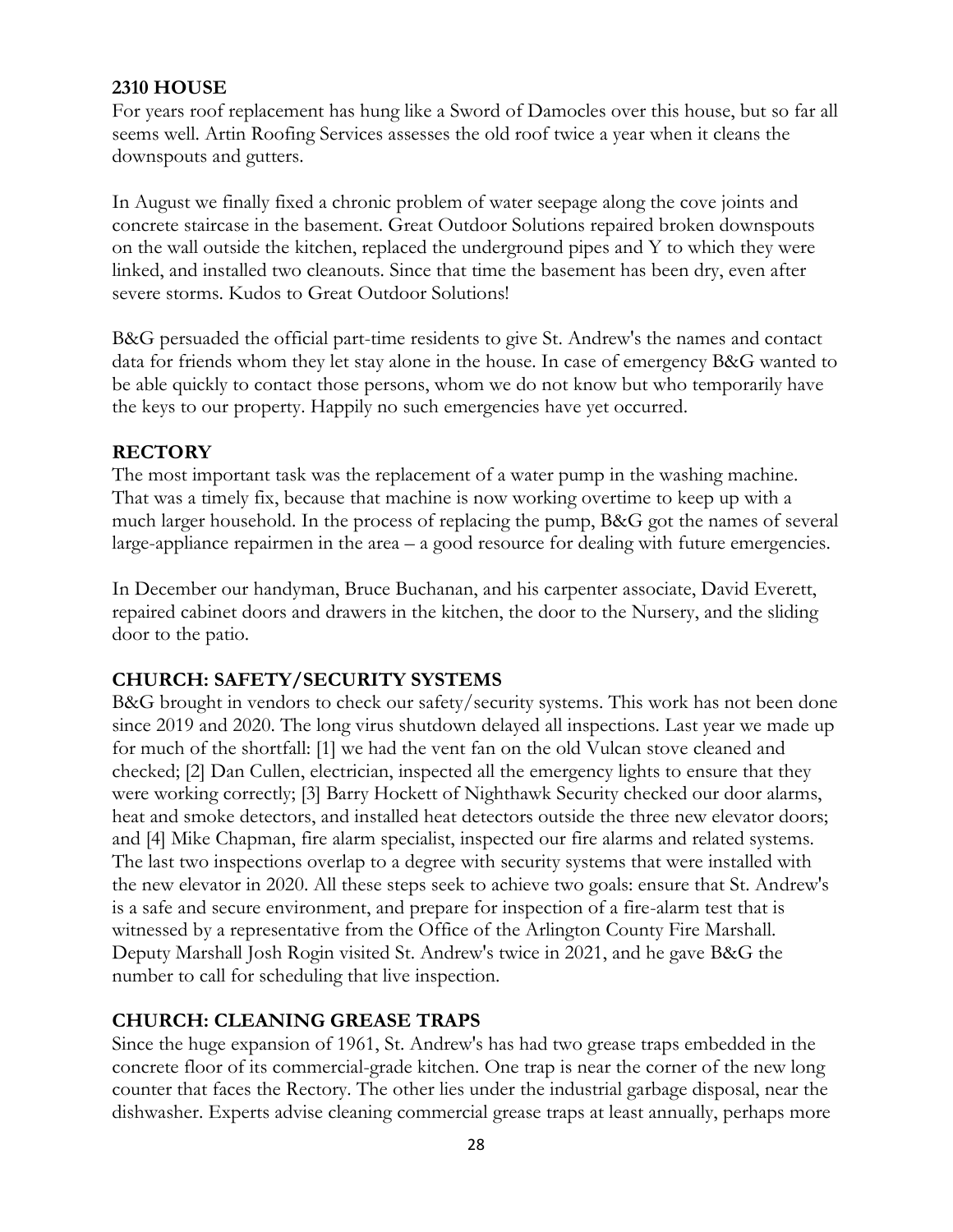often. We have no record that the St. Andrew's traps have ever been cleaned; they were certainly not cleaned in the past 15 years. The first sign of a problem occurred in mid-2021, when water began draining slowly from the new sinks on the long counter. Suspecting that the cause was careless dumping of coffee grounds into the sinks, B&G booked a senior Chandler's plumber with a long auger. After 30 minutes of effort could not restore normal drainage, that plumber fingered the nearby grease trap as the cause.

And so it turned out to be. We hired a veteran plumber, recommended by Essy's Carriage House in Cherrydale, who specializes in grease traps. The plumber needed long hours to separate each cast-iron lid from its trap. Each sump was full of hardened grease from top to bottom. The plumber laboriously removed the stuff with a chisel, a scoop, and finally a bail. After clearing each trap, he flushed hot water through for a long time. Water now flows normally through both traps. The plumber left behind a large bottle of solvent to use on a periodic basis to deter grease buildup in the traps. He also cleared out a blockage in the floor drain in front of the garbage disposal.

### **CHURCH: HVAC**

St. Andrew's has annual maintenance contracts with Carrier for the chiller, boiler, cooling tower, fan coil units, Air Handler Units, and compressor for the Daikin split system that supports the elevator. We also task Precision Environmental Systems [PES] with HVAC jobs on a case-by-case basis. Both companies do excellent work. The difference is that Carrier prefers to deal with, and to sell, new equipment, whereas PES specializes in keeping old systems like ours in operation. As examples of what PES did last year for St. Andrew's, a Honeywell thermostat was installed on the ground floor to replace the old one. When the new thermostat gave readings that were too high, PES traced the problem to a failed actuator in one of the two Air Handler Units [AHU's] in the locked room behind the stage. PES replaced that widgit, so that both the output of heat and the thermostat reading are now correct. This episode underscored the point that, when dealing with HVAC systems, no problem is trivial. Not even a high thermostat reading.

After new isolation valves and a rebuilt water pump were installed in the boiler room last winter, there was a constant, nagging cavitation -- essentially air pockets in the water pipes that make a loud noise and can over time damage the hardware. Carrier punted this problem to Capitol Boiler, which sent out one of its best technicians. When he failed, B&G summoned a grizzled veteran named Chuck from Virginia Pump. Chuck walked into the boiler room, listened briefly to the cavitation, opened a valve that flooded the concrete floor, closed the valve, and the problem largely went away. There is no substitute for experience - in this case, for a good ear when listening to what the system is trying to tell you. Chuck listens well.

In February a Carrier tech repaired a leak in the 25-year-old York furnace in the locked store room. He glued together two parts of a broken thingamajig that is probably irreplaceable. If this furnace develops another problem, it may have to be replaced, given its age and the difficulty of finding spare parts.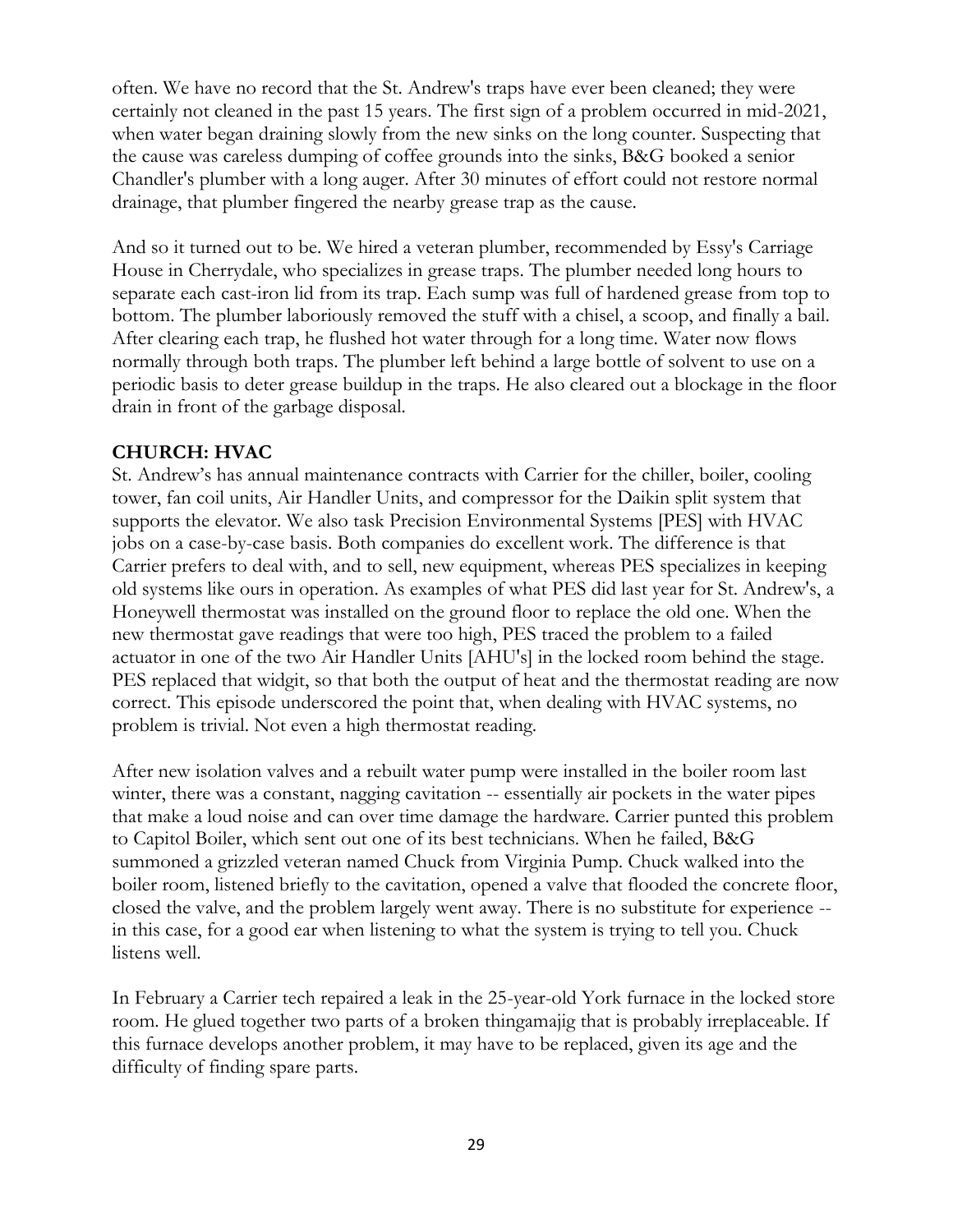### **CHURCH: ROOFS**

Aside from monitoring the ancient 2310 roof, Artin Roofing Services early last year did serious repairs on the two small front roofs -- the one over the office entrance, and the one over the Main Entrance. These tasks required replacing a few slates, re-sealing the flashing along the brick wall, and rehanging the gutters. Artin advised that the large flat roof over the Lounge will probably need to be re-sealed in the next year or two.

### **CHURCH: SUPPORTING SACRED SPACES**

Thanks to careful management by Warren Marton, St. Andrew's had enough funds left over from the Capital Campaign and elevator project to complete several smaller tasks. B&G gave support to all of them. We recommended a vendor who supplied four new doors in the office corridor, a worker who painted those doors, a company that laid carpet and other flooring, an electrician who ran wire mold and conduits, and a locksmith.

### **CHURCH: BETTER AIR QUALITY FOR ALL**

B&G substantially improved air quality in four main areas by reopening fresh air intakes and upgrading air circulation which had been dormant for some 40 years. Richard Knight tasked Precision Environmental Services to do this work, and he supervised the PES performance.

Starting with the Nave, PES rehabbed the huge two-foot fan and restarted it to circulate air from the front of the Nave through the air handler to the air vents along Military Road, and to pull in fresh air from outside. The intake of the primary air handler was reopened to feed fresh air into the vents along the Memorial Garden side.

The Undercroft's sole intake for fresh air – an Air Handler Unit [AHU] in the locked room facing the hallway to the porch – was rehabbed and restarted. That unit now runs continually, supplying fresh outside air via ceiling vents along the courtyard wall. Until PES took these steps, no outside fresh air had been drawn into the Undercroft for decades. During Parish Cleanup Day the plenum housing this AHU was cleared to provide better air pressure to the AHU and to maximize air circulation.

The large Choir Vesting Room behind the stage now has complete air circulation. Overhead vents supply fresh air which is circulated by a rebuilt fan that is operated by a wall switch near the bathroom.

The Renehan Center has a ceiling air handler with its own controls in each of the eight rooms. Those units draw fresh outside air from the ceiling cavity. That air continually flows through an intake port to an exhaust port via a fan which is governed by a timer.

As St. Andrew's looks toward ending its second lockdown, it is clear that air quality is a growing factor in the calculus of whether folks will return to large public buildings such as schools, offices, hospitals, and churches, etc. Ventilation and filtration of inside air are key variables in how those institutions respond to the new realities created by COVID-19. Last year B&G improved air quality in St. Andrew's by getting better circulation and intake from our legacy systems. To filter out tinier particles would require the purchase of electronic gear that is now becoming mainstream. In pondering that option, cost would be a big factor. For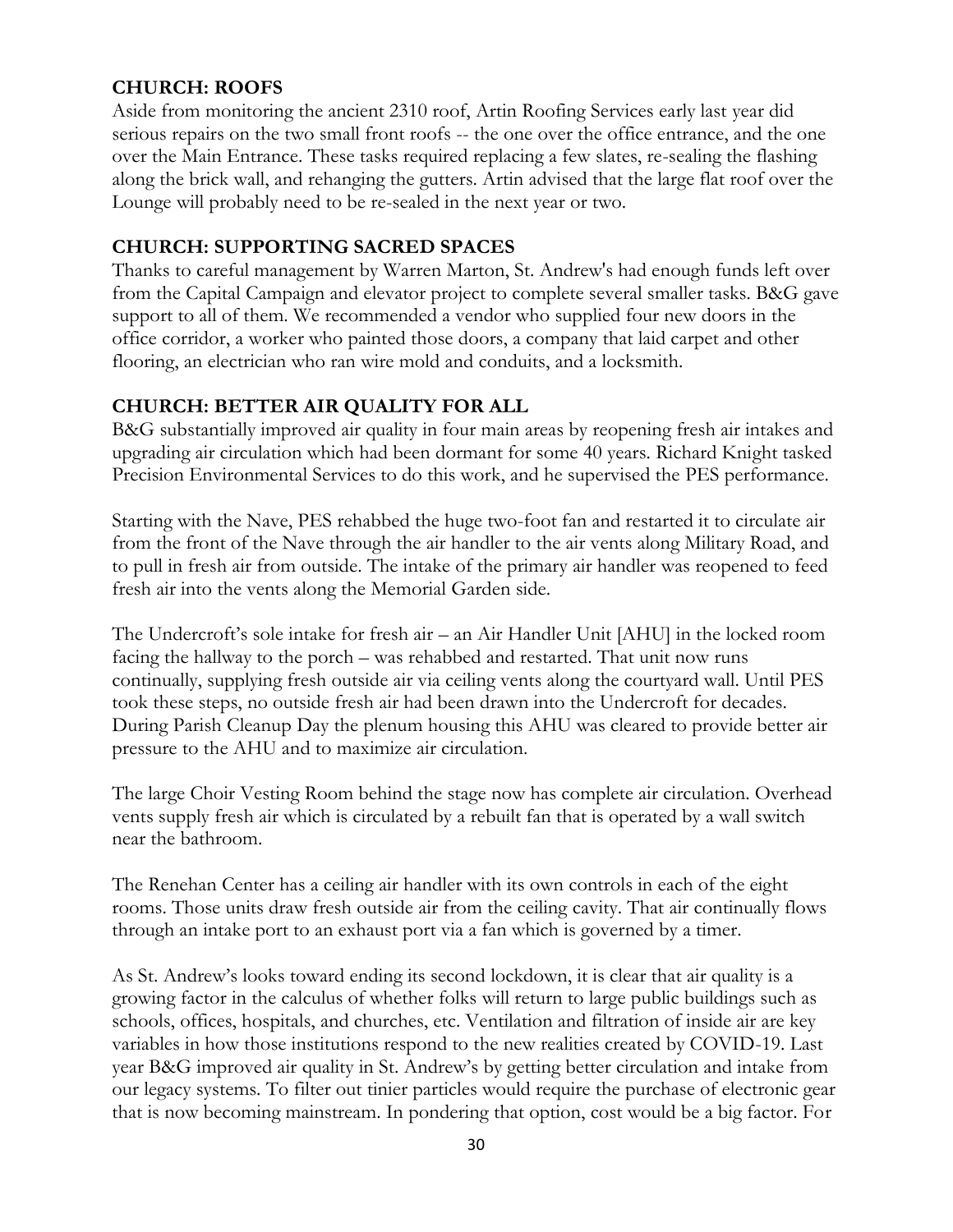St. Andrew's the harder question would lie in the mantra from *Field of Dreams*. To paraphrase the voice that kept whispering to Kevin Costner: if we built it, would they come?

### **WHAT LIES AHEAD?**

The nature of B&G work makes this question largely unanswerable. An educated guess would be that in 2022 St. Andrew's will have to replace the 2310 roof and/or a major appliance in one of its two houses. Asphalt surfaces on the whole campus continue to deteriorate, but the best fix we can likely afford in the next few years will be again to patch the worst areas and paint over everything with a thick slurry.

A growing problem is lack of storage space in the building. Last year we converted two store rooms to their original function as a largely empty plenum for Air Handler Units. The contents of those rooms were moved to the Loft/attic, offsite storage, and the Eagle carts. Since completion of the elevator project B&G supplies, which include construction equipment, have outgrown their old store room [with the York furnace] and spilled into the Renehan Center. B&G has reminded the Vestry that any decision again to rent the Renehan Center should reserve Room 1 and its closet for this storage. For all its virtues our Sacred Spaces project led to a net reduction in storage capability of the Church. That oversight should be kept in mind, and corrected, when St. Andrew's next launches a capital improvement project.

### **SACRED SPACES** Mr. Warren Marton

At the start of 2021, five Sacred Spaces tasks remained to be completed. Progress during 2021 on each task follows.

a. Provide windows in doors in hallway to Chapel. - Task was completed satisfactorily. b. Replace window blinds in Kitchen. - Task was completed satisfactorily.

c. Provide audio system with ceiling speakers in Undercroft. - Six speakers and associated electronics are installed. Initial testing indicates sound is distributed uniformly throughout the Undercroft. System is basically complete. Final testing is proceeding.

d. Provide serving counter in Undercroft. - Design was completed by architect, CG+S. Fabrication by vendor, Diversified Educational Services, has started and is scheduled for completion in January 2022. Installation should occur in early February.

e. Provide outdoor enclosure for trash carts. - This task is being reassigned to Buildings and Grounds for completion later in 2022 when weather conditions are favorable. Proposals from vendors have been received.

Regarding Sacred Spaces funding, the Capital Campaign at end of 2021 has received a total of \$851,555.06, which is very close to the original goal of \$863,000. The amount received during 2021 includes amounts previously pledged, new donations and several donations beyond the amounts originally pledged. These donations are very much appreciated. As of 31 December 2021, the balance of available funds is \$12,874.58. This amount is expected to meet remaining funding needs.